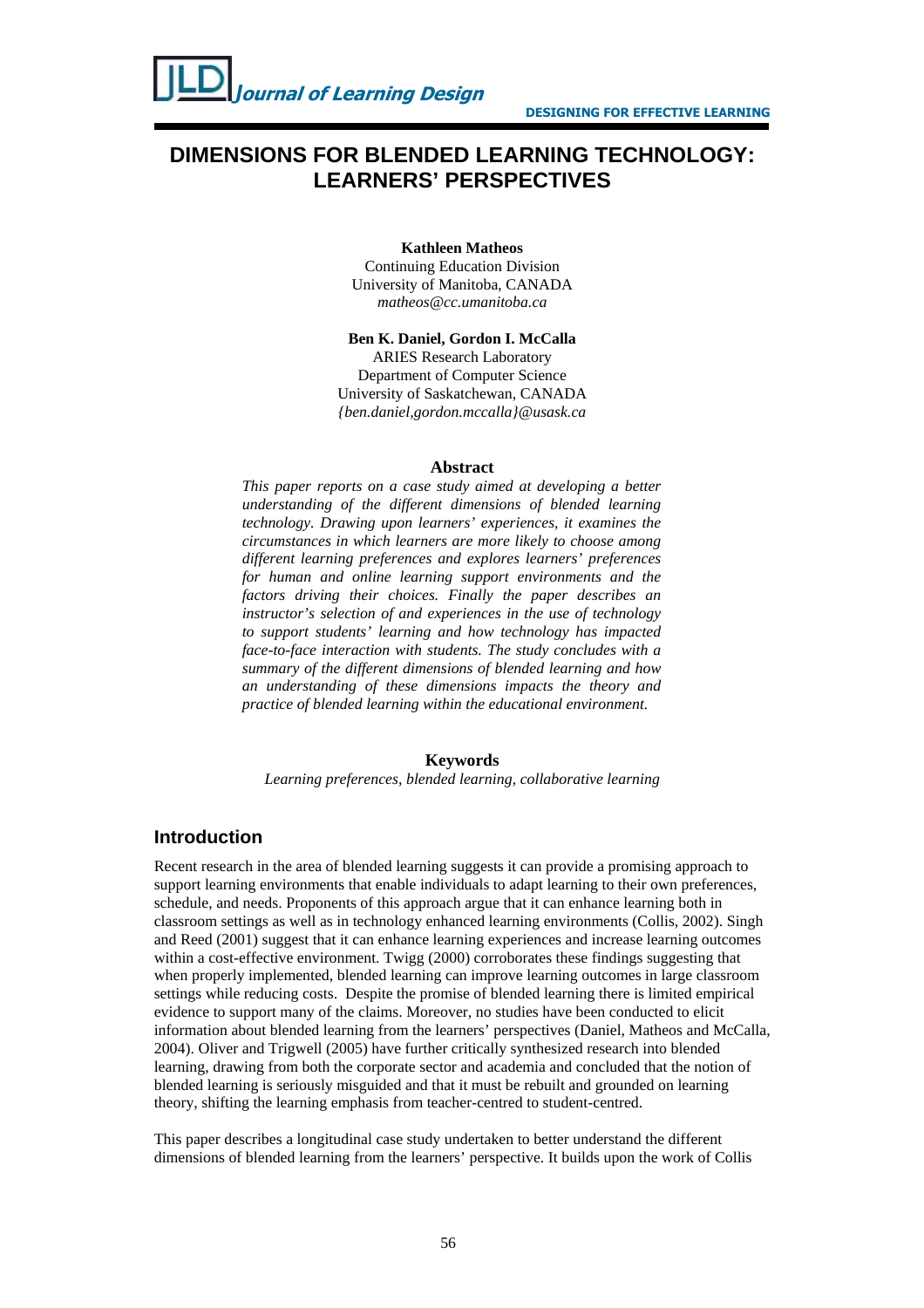(1996) who suggests that a blended model strikes a balance in the choice of different instructional components in order to influence the integration of technology in teaching and learning. It extends the research on blended learning by investigating and reporting on students' perspectives and providing an explicit definition and categorizing the dimensions of blended learning.

The study draws upon the experiences of learners participating in a 13 week introductory level computer science service course (Service courses are those provided by an academic department to serve the needs of the general university population. Service courses generally do not constitute a requirement for a major or minor within the academic department offering the course. For example English departments may offer a written communication course to serve non-English majors across the campus) at a Canadian university. It examines the circumstances in which learners select from among different learning preferences over others, their preferences for human and technological support and the instructor's preferences and experiences in the integration of technology. The paper includes a review of current literature on blended learning research, a description of the research methodology along with the context and setting for the study, the results and findings from the study, and suggestions for future research.

# **Blended Learning Research**

The articulation of the concept of blended learning began in the corporate world. Corporate researchers and practitioners noted that technology enhanced learning alone was not enough, arguing that people needed experiential learning for the mastery and retention of knowledge and skills achieved through the blending of technology and face-to-face interaction (Singh, 2003, Collis, 2002). Blended learning means different things to different people. There is a growing literature that associates blended learning with flexible delivery of instruction (Collis and Moonen, 2001). Others regard blended learning as an important building block of the new schoolhouse, which offers students both flexibility and convenience, important characteristics for working adults who decide to pursue postsecondary degrees (Rovai & Jordan, 2004). Collis and Moonen (2001) argue that blended learning is a hybrid of traditional face-to-face and online learning so that instruction occurs both in the classroom and online, and where the online component becomes a natural extension of traditional classroom learning. Hybrid is yet another term found in the literature. University of Wisconsin defines a hybrid course as one that combines face to face and online learning. Blended learning has also been treated as an alternative strategy to enhance knowledge transfer and performance support in order to attain better business results (Marsh, 2002; Driscoll, 2002; Valiathan, 2002; Collis and Moonen, 2001). There are several research activities on blended learning in the corporate sector. For example, Singh and Reed (2001) explore the nature of blended learning and the incorporation of blended learning approaches to support business success; Bersin (2003) focuses on the selection criteria for the use of media in blended approaches in a range of contexts; Julian and Boone (2003) show how blended learning solutions and robust learning services can help companies to develop their workforce and manage their intellectual capital; Marsh (2002) provides approaches for designing effective blended learning for the Brandon Hall Company. Further, Driscoll (2002) presents the notion of blended learning as a strategy for gradual movement from a traditional course delivery into Web-Based platform within IBM. Valiathan (2002) identifies three categories of blended learning for training and performance: skill-driven learning activities focusing on teaching a specific set of skills, learning activities geared toward change in attitudes, and blending performance support tools with knowledge management resources and mentoring to develop workplace competencies.

In academia, blending lectures with seminars, workshops, bulletin board discussions, and offcampus and on campus learning activities had existed prior to the construct of blended learning within the corporate world. Despite the preponderance of blended learning practices within academia, blended learning was not initially identified as a specific issue in the academy. More recently, however, "blending" emerged as a powerful force for campus-based traditional universities to improve teaching and learning. The permeation of blended learning ideas into academia is accompanied by several research activities. Voos (2003) and Collis (2002) have examined the notion of blended learning in academia, its current status and future directions. Troha (2003) has investigated a process-oriented blended learning design model, which presumes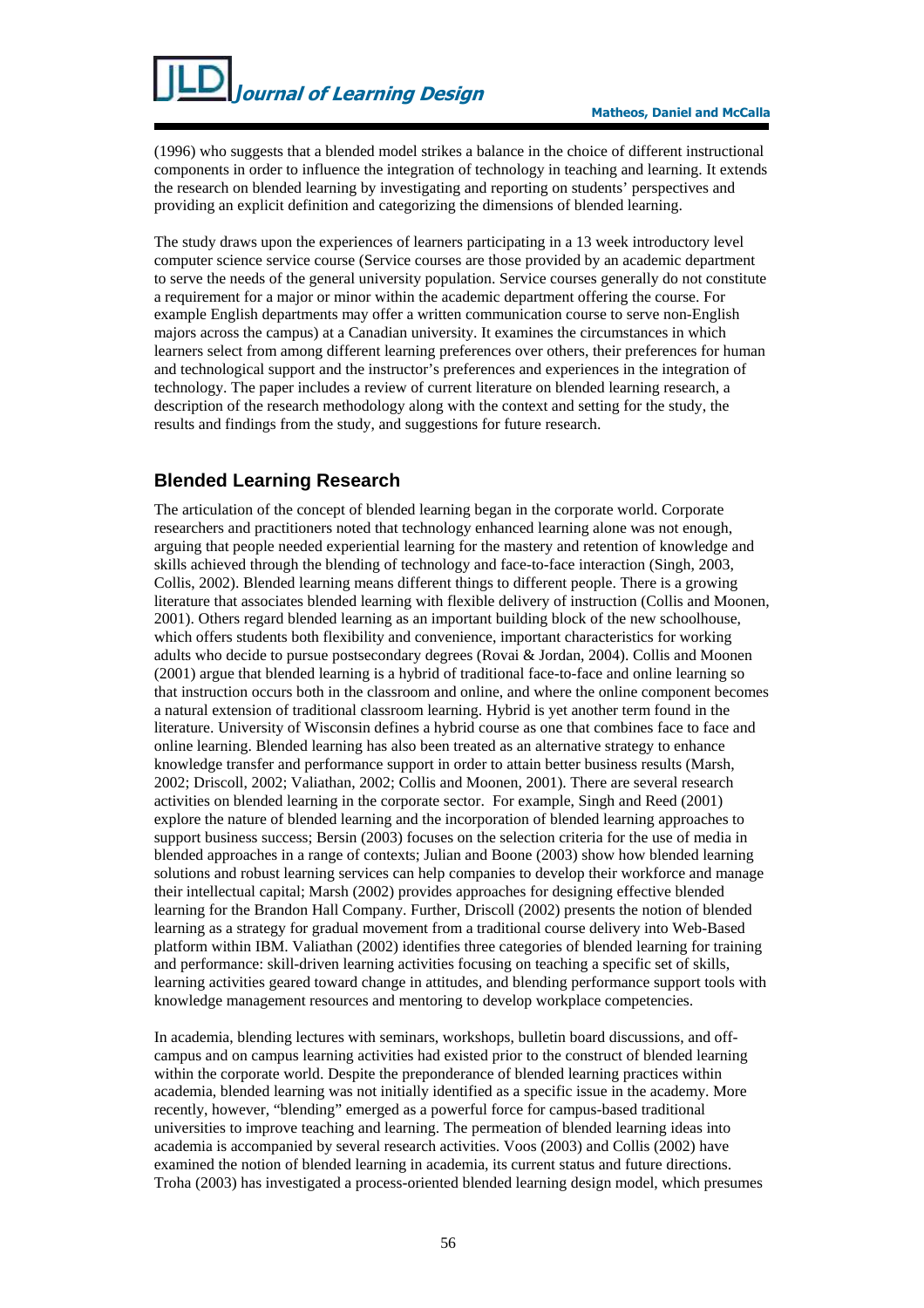

performance analysis for examining a need for training, as opposed to performance improvement. Collis and Winnips (2002) have explored different pedagogical scenarios that can be embedded into web-based learning environments and traditional learning situations to produce productive and reusable learning outcomes. McCracken and Dobson (2003) have proposed a body of principles for blended learning design through the exploration of issues relating to teaching and learning, organizational factors, discipline specific factors, and learning technologies. Barnum and Paarmann (2002) have studied blended learning strategies to support new teachers during their induction period.

This growing interest in blended learning has been accompanied by many definitions so a universal definition has been neither developed nor accepted. The Collaboration for Online Higher Education Research (COHERE) consortium defines blended learning as the best of both worlds from the integration of online and face-to-face teaching, resulting in an enhanced learning experience. Garrison (2003) contends that blended learning combines the strengths of face-to-face and online educational experiences to provide unique inquiry-based learning. Within the context of this study the researchers build on the COHERE (2004) definition to include the commitment to provide every learner with the opportunity to learn in his or her best choice, within particular resource constraints (Daniel, Mathoes, McCalla, 2004). This commitment is based on understanding learners' preferences, use of technology, and available learning support.

In academia the use of blended learning strategies provides instructors and courseware designers with a comfortable non-threatening environment in which they can acquire the set of skills and knowledge necessary to fully function in technology enhanced learning environments. These claims are echoed by Driscoll (2001), who notes that blended learning by its very nature can allow teachers and learners to move from traditional classrooms to e-learning in small steps, allowing for the inclusion of aspects of both face-to-face and online learning. This blending of technologies affords greater flexibility in teaching and learning, and enables the delivery of high quality content and effective learning. Common technologies used within a blended learning environment include Web-based collaborative communication tools, such as chat boxes, bulletin boards, and instant messaging. Blending different technologies can also encourage wider and faster access to learning materials provided by instructors and peers. In a traditional classroom, instructor or peer support can only be obtained within a specific context (classroom or office appointment time).

An inclusion of technology-enhanced learning within a blended learning environment can allow students to access support at anytime and anywhere. For example, using peer-help support systems (I-Help) learners can increase their knowledge of the domain (Greer, McCalla, Collins, Kumar, Meagher, and Vassileva, 1998). They can post their own questions, read others' postings and responses, respond to others' queries and check whether others are experiencing similar doubts with the course content. Blended learning can also incorporate the social benefits of the classroom for learning activities requiring a face-to-face interaction with online self-individualized content (Marsh, 2001). Individualization of instruction can be achieved through an understanding of individual learning preferences, and how learners chose technology to enhance their learning. It is also possible to blend independent learning approaches with collaborative learning approaches to improve learning outcomes incorporating various technologies.

Despite these numerous apparent advantages to learners, little is known about the experiences of learners in a blended learning environment and what they consider a truly effective blended learning environment (Daniel, Matheos, and McCalla, 2004). Within this study we believe that an effective blended learning approach should begin with understanding the requirements for blended learning, learners' preferences, available tools, choice of tools to support the blend, and the available learning support to supplement the blending process. We focus on pedagogy, technology and the domain, and the circumstances in which students make choices within a variety of resources. Figure 1 outlines this process and the components necessary for a blended learning environment.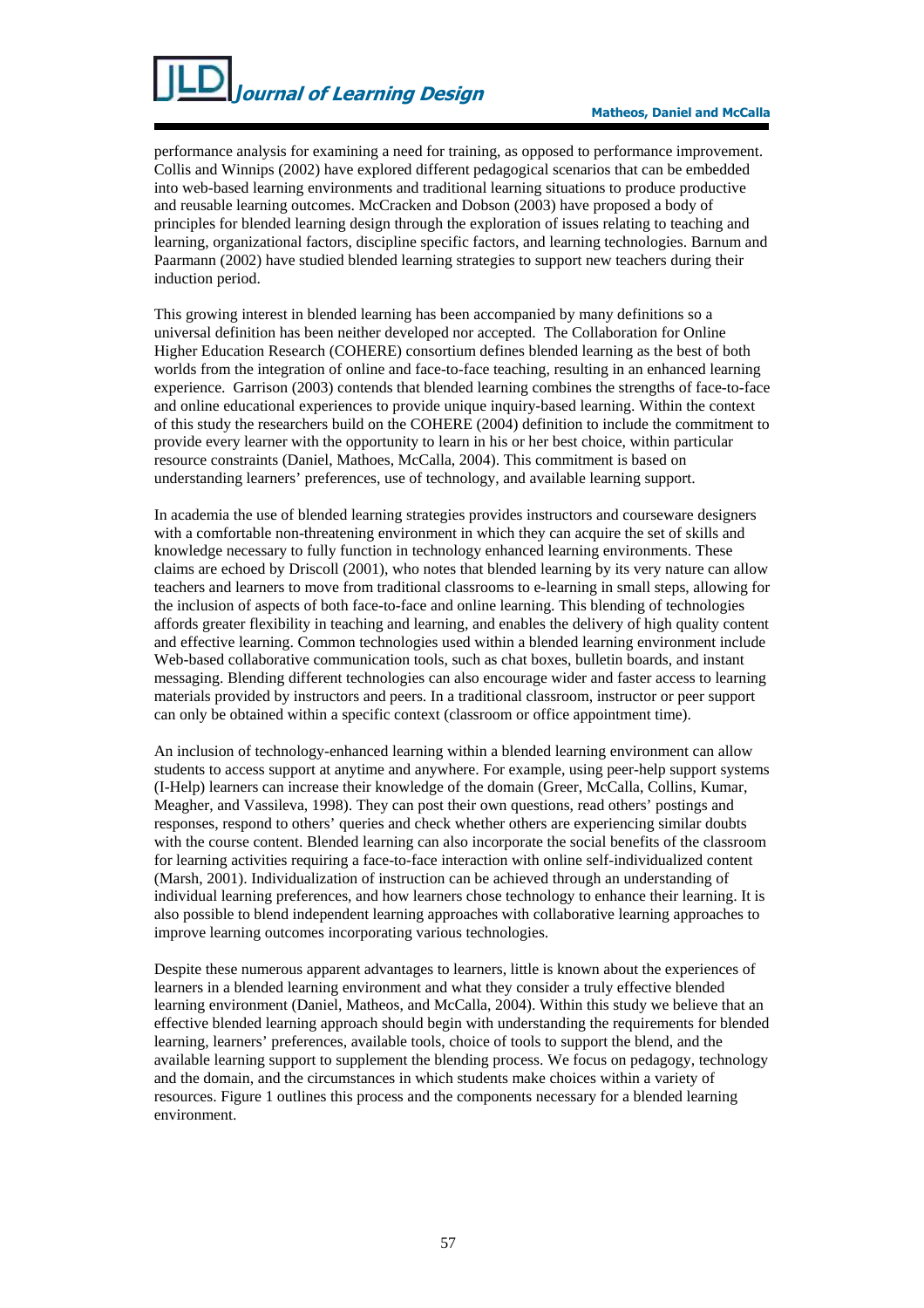

Figure 1. A Learner-centered Blended Learning Approach

Understanding why blending is needed is a first stage in developing an effective learner-centred blended learning approach. The initial step of this process is the identification of needs in the form of what is and what needs to be, clearly articulating the gap and proposing a solution that can bridge the gap between the present situation and the desired learning outcomes. Upon completion of this first step, learners' needs are determined, technologies and other learning support resources selected, and the learning implemented. However the critical part of this process is the ongoing analysis of the learning experience in order to understand how the different components of learning (domain issues, interaction during the learning process and learners' learning preferences) can be combined to meet learning objectives and learners' needs while remaining within resource constraints.

#### **Learning Preferences**

Learning preferences are the conditions in which learners prefer to work and learn. Learning preferences range from a preference to work and learn independently, in collaboration with others as in classroom settings, and with or without the help of an instructor. For Sadler-Smith (1997) learning preferences refer to individual propensity to choose or express a liking for a particular instructional technique or combination of techniques. Learning styles, on the other hand, are concerned with how learners mentally perceive, process, understand, and internalize new knowledge. Learning styles also refer to traits of learning that are unique to each individual learner (Grasha, 1996). Kettleborough (2004) found that people do not learn in a single manner, but rather select a combination of tools and processes with which they are most comfortable. Learning technology designers often overlook the fact that learners think, process information, and learn in different ways. However, these differences among learners have been found to affect the learners' selection of courses, their success within courses, their career choices and even the friends they select (Jonassen and Brabowski, 1993).

Studies within learning sciences and education have established that some learners prefer certain methods of learning more than others and some learners perceive learning environments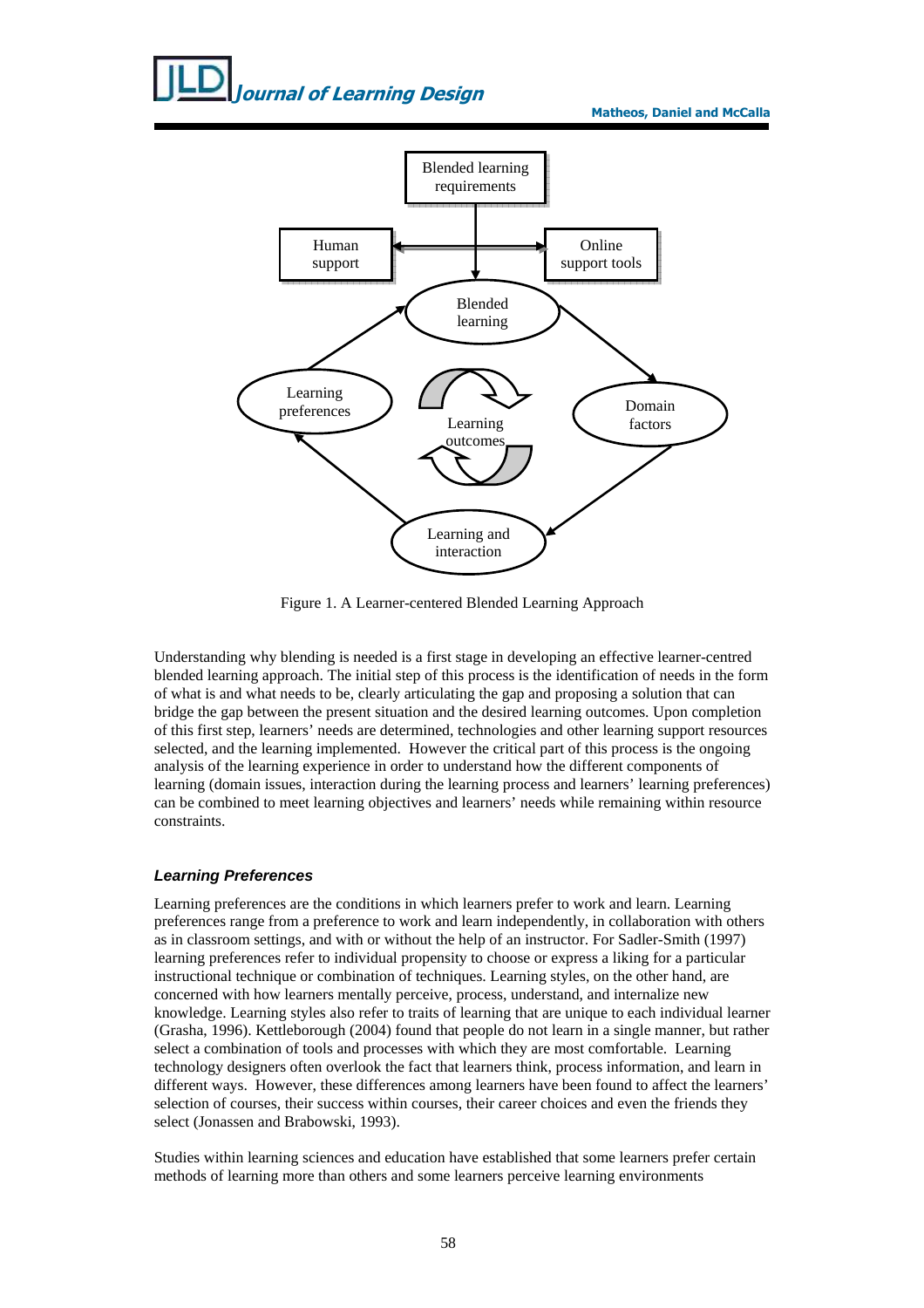differently (Corno and Snow 1986; Felder and Silverman, 1988; Felder, 1993; Grasha, 1996). Although understanding learners' learning styles is critical for adapting and individualizing learning, how learners prefer some styles to others is a key to the building of more engaging learning environments. Research shows that learners who are actively engaged in a learning process can feel empowered and are more likely to achieve success (Dewar, Hartman 1995). Studies have also found that learning preferences can positively or negatively influence a student's performance (Birkey and Rodman 1995; Dewar 1995; Hartman 1995).

Research studies have pointed out that through understanding learners' learning preferences and identifying their learning strengths and differences, teachers can assist and enable learners to adopt different learning strategies that can engage them in different learning activities (Kolb, 1984; Duff, 2000). Furthermore as educators become aware of their learners' preferences, the effectiveness of the learning process is enhanced (Bloom, 1976). Wakefield has corroborated these findings stating that when learning activities are structured to motivate the learners, and are congruent with individuals' learning preferences, learning improves. If optimal learning is dependent on learners' learning preferences as many researchers have found (Birkey and Rodman 1995; Dewar 1995; Hartman 1995), there can be variation on students' learning preferences between a classroom-based learning environment and a technology-enhanced learning environment. Clearly understanding these variations between classroom-based and technologyenhanced environments is both critical and notably unstudied in previous research. Despite extensive research conducted on learning styles and preferences in the traditional classroom, there is a dearth of research studies addressing learners' preferences in technology enhanced learning environments. Central to our study is the exploration of learners' preferences in technologyenhanced learning environments as opposed to learning styles. In so doing we limit our study to understanding of how and why students make choices about learning resources within the constraint of a thirteen-week computer service course. The study does not touch on issues such as preferences learned from prior educational experiences and how they might influence learners' choices within the computer science course.

In blended learning environments both the learners' learning preferences and their choice of technology are critical. Singh (2003) reinforces the prevalence of differing learning requirements and preferences among learners. To meet these differing needs educators and learning technologists must use a blend of learning and technological support tools, appropriate to the content, the learners, and the time frame for the learning.

In our study learning preferences of adult learners are central since the students in the service course were adults. In addition to independent learning (sometimes referred to as self-directed learning) (Knowles, 1975), some adults may prefer collaborative learning activities; whereas others can be characterized as technology-centred, instructor-centred, or flexible learners. Table 1 associates these various learning preferences with respective definitions developed.

| <b>Preference Type</b>    | <b>Definition</b>                                                                                               |
|---------------------------|-----------------------------------------------------------------------------------------------------------------|
| Independent/Self-directed | The learner is willing to learn with or without the help of others.                                             |
| Collaborative             | The learner prefers to learn with two or more students.                                                         |
| Technology-centred        | The learner depends on technology to enhance the learning<br>process.                                           |
| Instructor-centred        | The learner depends on an instructor to determine and direct<br>learning needs.                                 |
| Flexible                  | The learner needs to be able to make choices that can allow<br>him/her to meet their own unique learning needs. |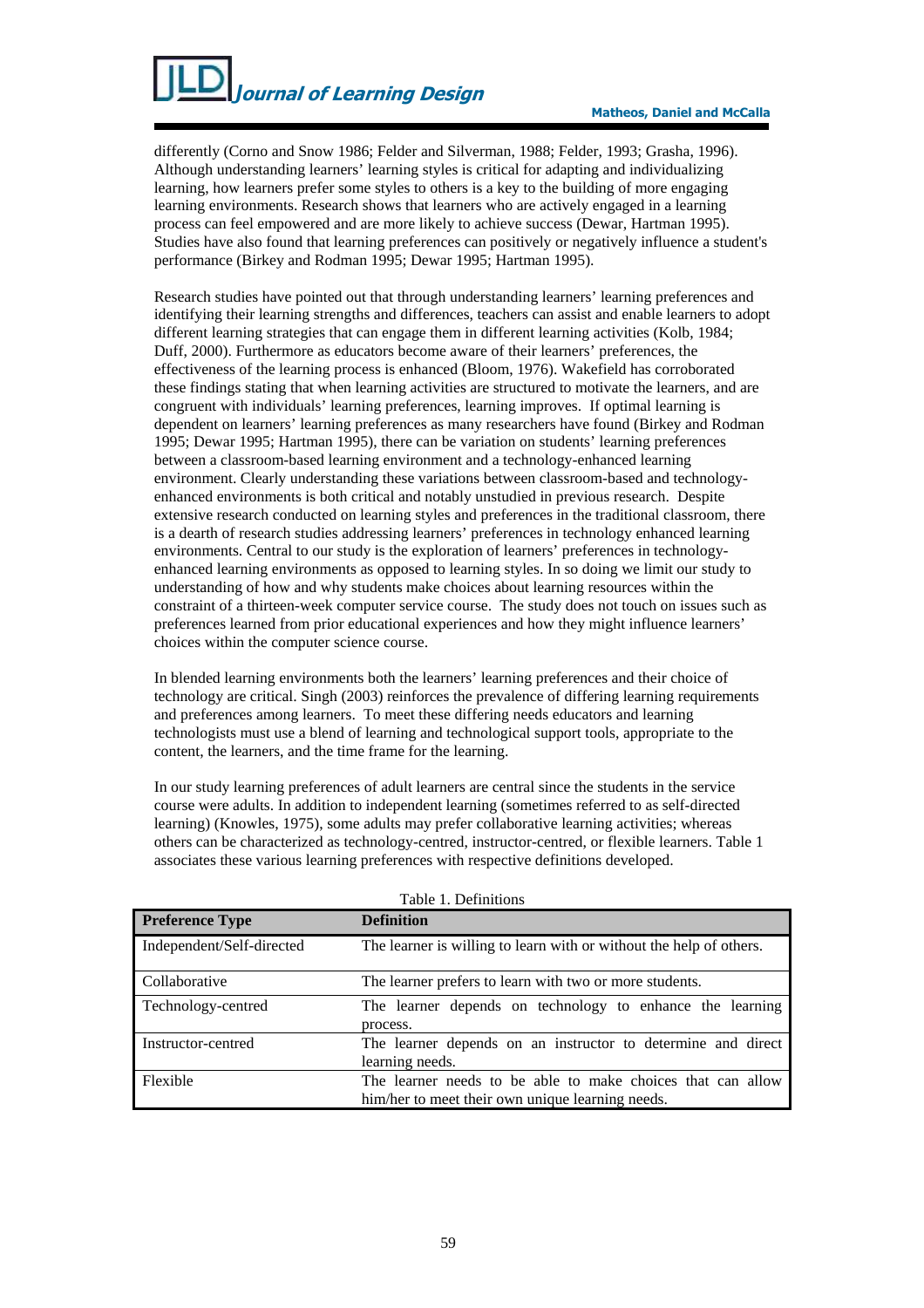# **Research Methodology**

In our study we used an explorative research design to determine when and why students migrate from a classroom-based learning environment to a technology-enhanced learning environment. Participants for both the survey and the focus groups were enrolled into a service course on computer science. The course is a survey of major areas of computer science, combining a breadth of topics with depth via specific examples within each topic. Topics include: history of computing, computer applications, analysis and design, high level programming, computer software, computer hardware, artificial intelligence, and the social impact of computers. The course is available to all majors except those intending to major in computer science. The course is intended to prepare students to acquire literacy in information technology, and broad knowledge of computer science in general. Students are also expected to learn how to develop interactive web applications for the internet using HTML and JavaScript.

Students have access to materials of an online version of the course in the form of digitized lectures (video clips), texts, jigsaws programming puzzles, online help support systems (I-Help). The I-Help system facilitates both synchronous and asynchronous interactions. In addition students were required to attend regular classroom based lectures on the same materials in the course, and they had access to an instructor and a teaching assistant. Assessment of students was based on quizzes, laboratory assignments, midterm and a final examination.

Two approaches for data collection were used: a survey; focus group interviews of a subset of the class. A 15 items survey instrument was administered to a self-selected sample of 48 students enrolled in a first year computer science service course. (See the Appendix I) Questions were partitioned into three sections (background information, learning preferences, and technology choices). The survey instrument had a 96% return rate.

More data were elicited from the two focus groups and an interview with the class instructor. The two focus groups involved a total of ten participants, all female. The focus groups were selfselected and comprised of both individuals who participated in the survey and those who did not. The focus group questions were open-ended, asking students to verbalize about their learning experiences and preferences, their use of online and face-to-face support and the impact of this support on their learning. Each focus group lasted one hour, with the discussions taped and transcribed. Transcriptions were analyzed for salient themes. In addition, trace data of students' technology use, meant to better understand students' interactions between technology and learning and teaching, were carried out. The class instructor was interviewed to explore why and how he selected and integrated technology into his teaching and his perceptions of its impact on the learning environment.

### **Result**

The purpose of the survey was to a gain better understanding of learners' learning preferences in relation to online and classroom enhanced learning environments. It was also to identify when students are more likely to work independently or in collaboration with others given various kinds of learning tools and human support provided. The data collected in the initial part of the survey provided background information about the students, including age, gender, linguistic background and their academic department. The data revealed that over 50% of the students were under 19 years of age with over 90% of the students being under 24 years of age. (See figure 2).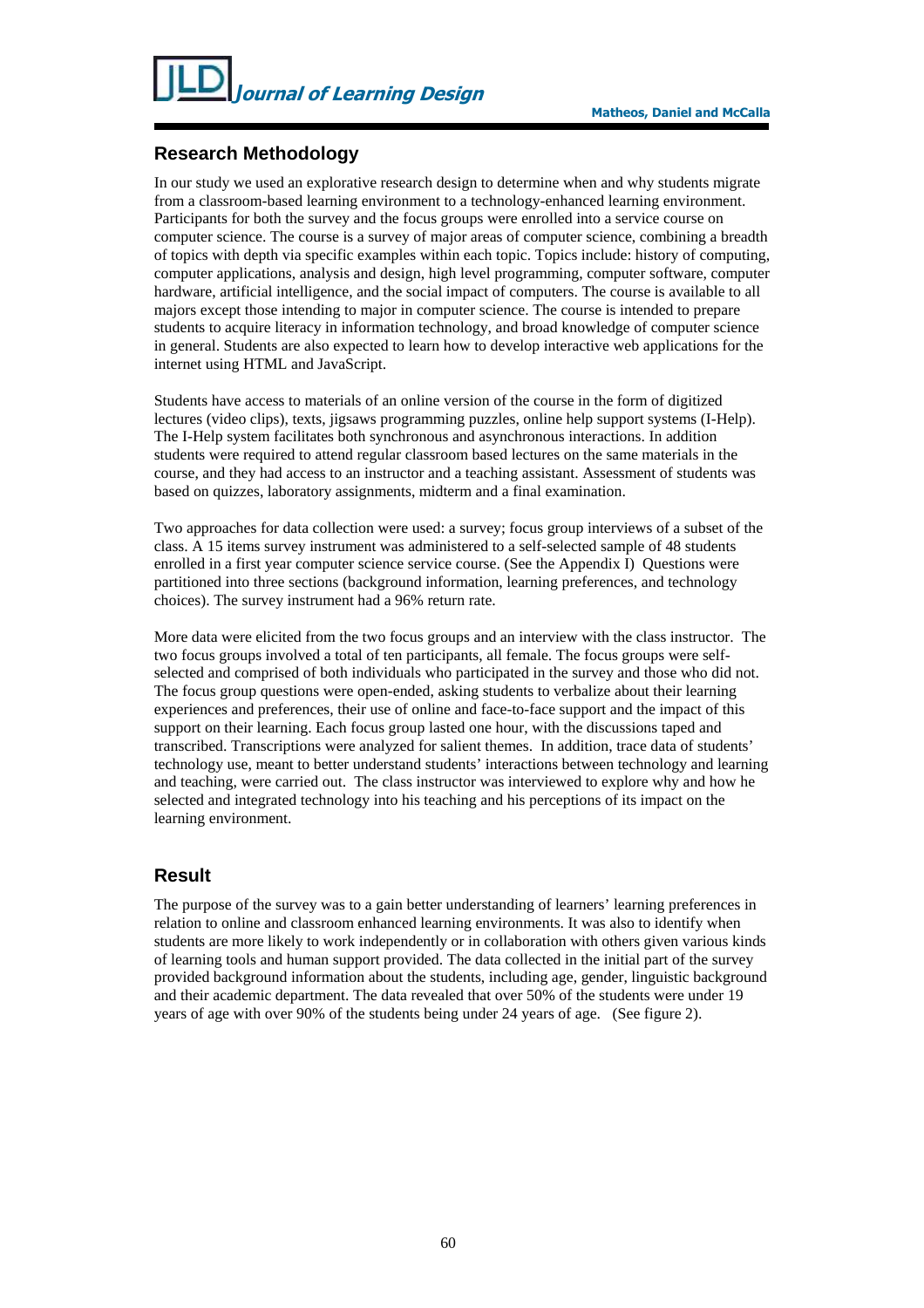

Figure 2. Age Distribution among Participants

Respondents were predominantly first year students (85%), with 10% in their second year and 5% in their third year**.** The respondents for the questionnaire were self-selected and the majority of them were female. (See figure 3)



Figure 3. Gender Distribution

The linguistic background of the students was diverse reflecting first languages of English, Mandarin, Spanish, Bengali and Cantonese. The majority of the participants (over 90%) indicated English as their first language, followed by Mandarin and equal percentage distribution of Spanish, Bengali and Cantonese (see Figure 4).

As this was a service course, not available to computer science majors, participants came from a range of colleges (faculties) across the University of Saskatchewan. The greatest number of the participants, 39%, was enrolled in the College of Commerce, with slightly fewer 35%, enrolled in the College of Arts and Science. The remaining participants, 26%, were enrolled in various colleges across the institution, some of whom were registered in unclassified studies indicating they had not yet determined their area of specialization.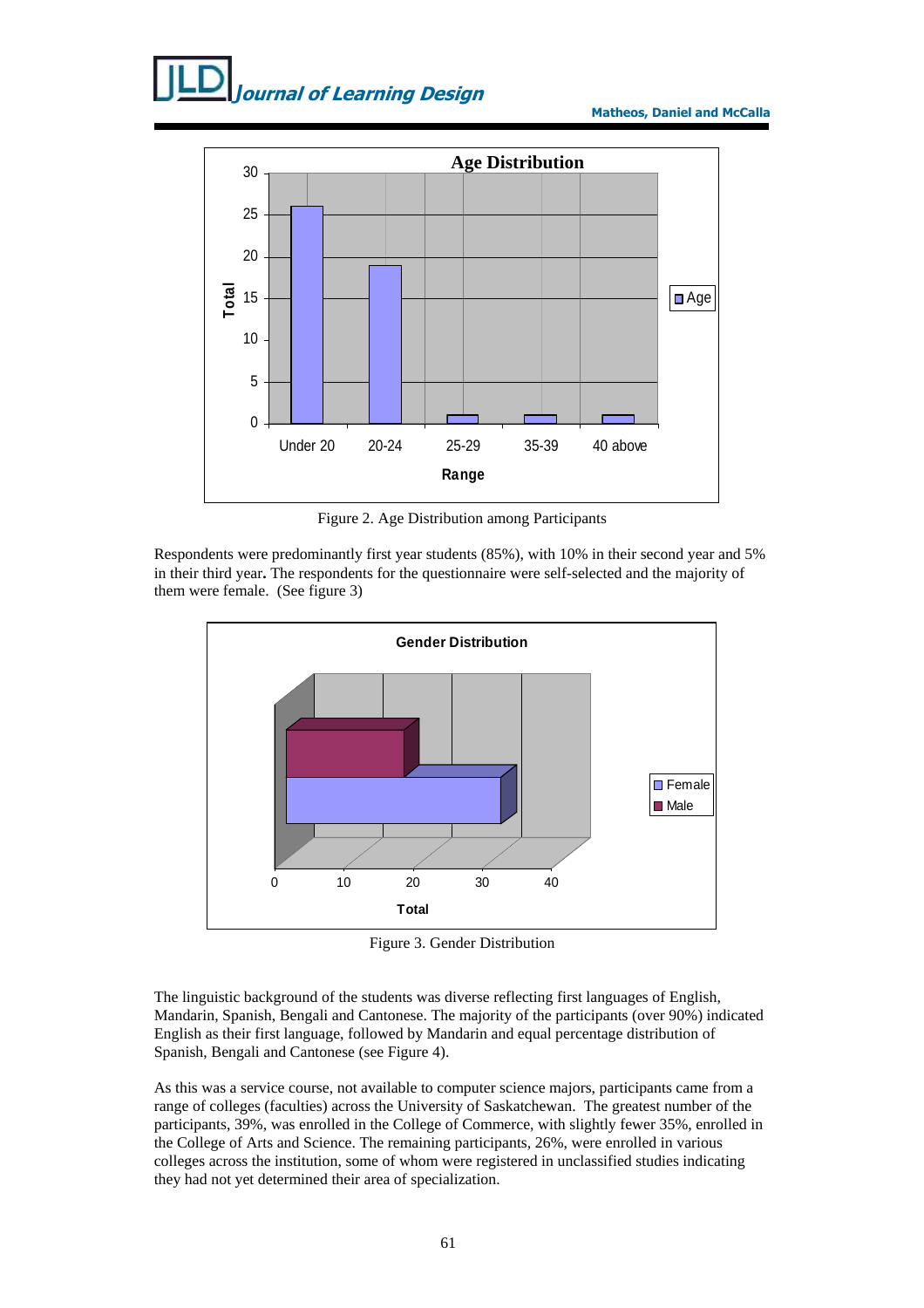

Figure 4. First Language Spoken by Participants

The second component of the survey sought information about the learning preferences of the students, including their choice of learning supports and tools. Students were asked to rank in priority order their reasons for attending classes. The data revealed that approximately 53% of respondents attended class for the lectures, ranking traditional classroom learning as their first preference. They indicated that they learned better in class when a teacher provided formalized lectures. These participants also suggested that the availability of learning resources and location of human support influenced their choice of classroom learning. Twenty-six percent of the students said they are more likely to attend classes when the instructors did not put the class notes and power point on the web. Others indicated that meeting the instructor to discuss class related materials was one reason for attending classes. A small number (10%) mentioned peer interaction as the primary reason for attending classes.

The survey also attempted to determine what learning supports (e.g. the instructor, the online learning technology, etc.) students were more likely to use when they were faced with particular problems. The findings showed that most of the participants (42%) were more likely to use collaborative learning technology (I-Help) (Greer, McCalla, Collins, Kumar, Meagher, and Vassileva, 1998) as the first source of help. Thirty percent reported they were most likely to ask the instructor, and 27% said they would approach their peers first. In addition the majority of the respondents would also use the web-based course resources. Only 10% of the respondents indicated they had sought such help from the teaching assistant.

The data also revealed a general variation in learning preferences. This variation was categorized into four major learning preferences: independent, collaborative, flexible, and instructor-centred. Drawing on the data, 40% of the students could be grouped as instructor-led learners; 30% as flexible learners; 18% as collaborative learners and 12% independent learners. The survey also explored the types of learning activities in which students were more likely to work with others in groups, and the types of learning activities students were more likely to pursue individually. Most of the participants 73% were more likely to work on assignments individually. When asked about examinations, 46% preferred working individually on mid-term exams. Fourteen percent of the respondents preferred to work in groups when reviewing and discussing class notes.

Participants used various sources of learning tools to enhance their learning when working on individual projects or activities. When asked about resources utilized, 69% of the students used web-based class notes, 43% used notes taken in class, and 31% used Internet-based resources. Seventeen percent of the participants chose the assigned textbook as a resource, while only 3%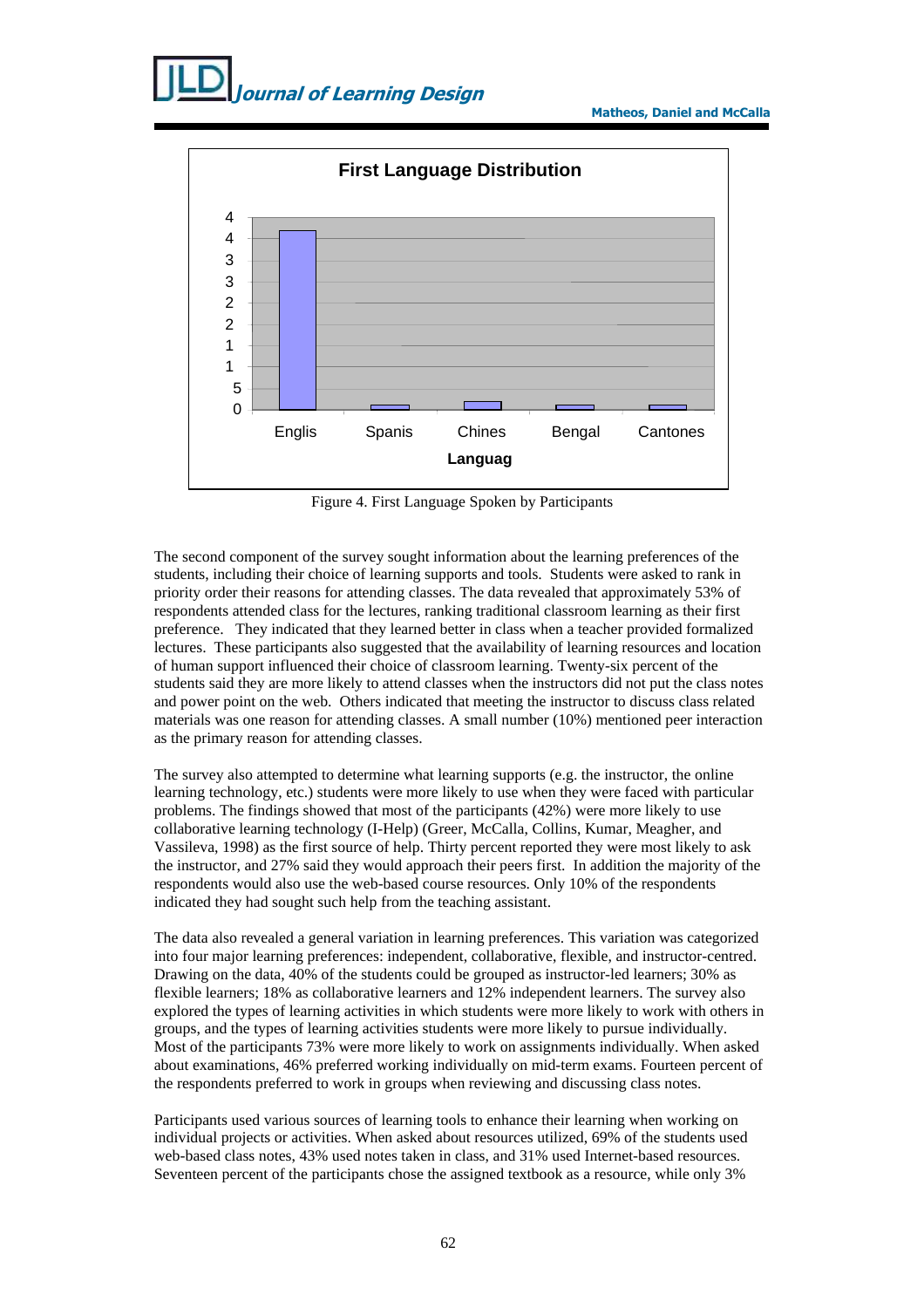used materials from the university library. For their collaborative activities, participants reported seeking support and resources from a number of sources including comparing class notes among peers (15%), asking the instructor for support (10%) and asking other students from other sections of the same course (4%).

The focus group corroborated the findings of the survey. Of the 10 focus group participants, nine of the students reported attending every class. One student attended 60% of the classes, attributing her absence to having taken computer science throughout high school and having the knowledge and understanding of the background and history of computers. She found reading the textbook a sufficient review of this material. However, she attended all classes in which HTML and JavaScript was presented. All students found the class notes and power point slides posted by the instructor prior to the class an essential and valuable learning resource.

All focus group participants printed and read the web material prior to the class allowing them to concentrate on comprehension and interaction rather than note taking. When asked about the classroom lectures, all 10 students were overwhelmingly positive, describing the instructor as well organized and articulate**.** Two students described his teaching as charismatic; all found him to be very approachable and willing to answer questions both during the lectures and out of the classroom in his office or online. Responses to online queries were always received within the same day. When students were asked about replacement of specific topics e.g. history of computers with web-based resources, their response was varied. Half of the focus group saw it as a possibility, while the other five participants reinforced the importance of regular structured lectures for all course topics.

All participants reiterated the importance of both the web-based materials provided prior to class with the class sessions used for explanations and clarifications. All participants found that the combination of online support and lectures provided them with choice to construct individualized learning experiences. None of the focus group participants wanted to replace the classes with online learning, but rather wanted the choice to incorporate online learning tools if and when appropriate to their learning.

#### **Technology Enhanced Learning**

The final component of the survey sought information about the students' choice of and purposes for technology usage. Figure 5 indicates the distribution of software usage among survey participants.



Figure 5. Software Usage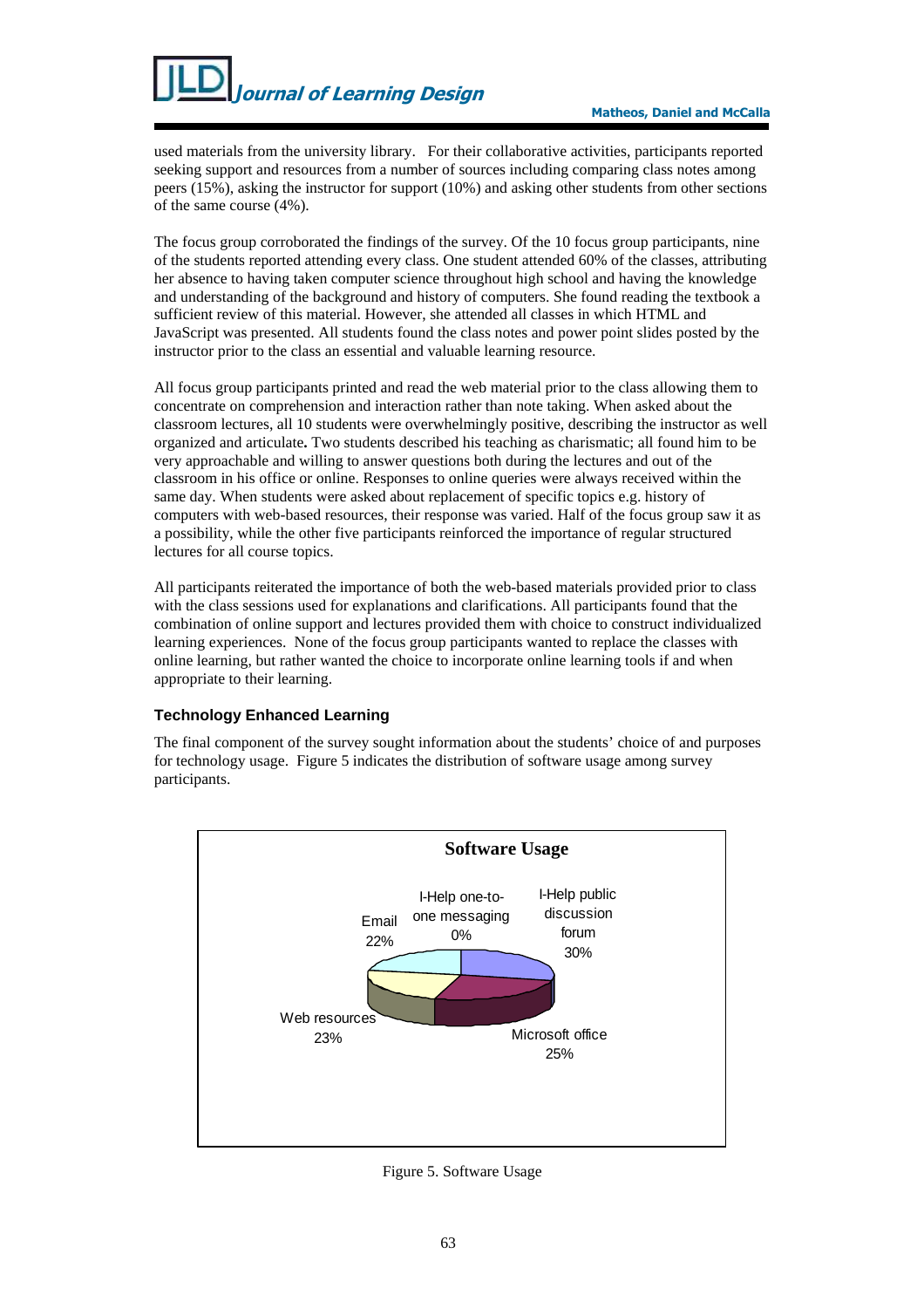Besides the variation in learning preferences, a marked distinction in terms of preferences for different kinds of learning support was observed. The series of independent questions focusing on preference to and selection of learning supports constructed within the survey provided data reflecting these differences. Fifty percent of students said they were more likely to prefer human support, and 50% stated they preferred other kinds of support. In responding to another question 34% of the students said they would rather obtain such support through technology without physically approaching the instructor in class. Drawing on the focus group responses it appears this preference was based on the fact that the instructor promptly provided help online. In responding to yet another survey question 26% of the participants said they sought online support from peers, rather than the instructor through the I-Help system. Clearly these responses indicated the range of learning support preferences.

The data also reflected a relationship between age and technology usage and associated helpseeking behaviour. Younger students sought help online from both the instructor and peers more often than mature students. Within the focus group discussions all participants said that they accessed and read I-help discussion on a daily basis. Ninety percent of the participants in the focus group functioned only as lurkers, using the tool to confirm academic areas of difficulty; often finding their queries posed by and responded to by other students. When students within the focus group were not able to find answers from the existing discussion on the I-help, all preferred to email the instructor privately with their question. They expressed concern about posting questions that other students might think were "stupid", having observed critical comments made when a learner asked a question that was obvious, or that had been asked already. All focus group participants said that the instructor provided quick feedback to email and that he always responded in a respectful manner. While all focus group participants accessed online support they stressed that they wanted the choice to access both face-to-face and online support, and did not want online communication to totally replace face-to-face interaction.

#### **Technology and Pedagogy**

In attempting to understand how technology affects pedagogy, the researchers explored the circumstances in which students prefer classroom learning to technology-enhanced learning environments. Previous research has indicated that new technologies are forcing pedagogical shifts from instructor-controlled learning to learner-controlled learning (Johnston, 2000). Results from our study suggest that not all learners are comfortable with this shift. More than half of the students 53% who answered the survey still preferred traditional instructor-led lectures situated in classroom settings. Twenty-three percent of the learners saw classroom learning as providing opportunities for interaction with the instructor that in turn enhanced their learning. However, 26% of the students were willing to forgo attending classes if the instructor could provide elaborate class notes on the class website, and providing they could ask the instructor if they needed help in an event that they cannot understand something. These results suggest that the majority of the learners already knew what kinds of environments they preferred for specific kinds of content. It becomes, necessary therefore, to perform content or task analysis to determine what topics, themes, or modules are better taught in classroom settings and those that lend themselves to the online setting. This is subject for future research in this area.

We also explored the situations in which learners are more likely to prefer classroom learning to technology-enhanced learning. It appears learners' learning preferences, particularly their choice of learning resources and technological support, seemed to be directly related to the nature of the domain. Within the focus group half of the learners suggested that content that does not require problem-solving skills and deep synthesis e.g. "history of computers" might not require classroom presence and can be effectively delivered in a technology- enhanced environment. However, for problem solving e.g., Web programming (JavaScript), all focus group participants saw a classroom presence as critical.

In a post-course interview, the instructor stated that he selected and used technology as a way to enhance and expand the classroom, and not to replace it. To enhance the classroom he used technology in numerous ways to support learning. He made all lecture notes and power point slides available to students prior to each class in order to download, print and review before the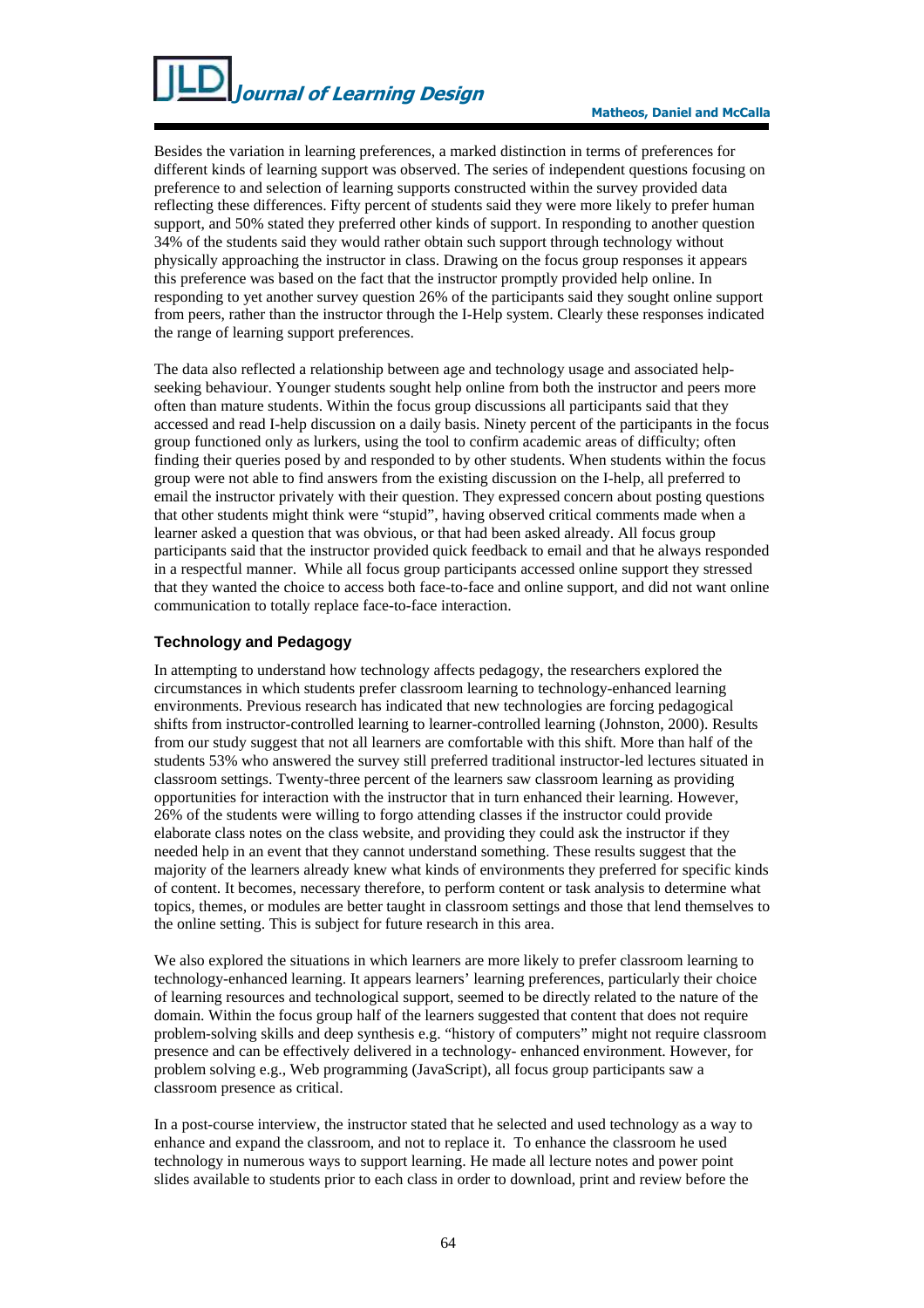lecture, allowing students to focus on the discussion rather than trying to record all material presented. He also used technology to add variety to the class and to "surprise and get the attention of students" by providing movie trailers and sound effects interspersed with the lecture.

To expand the classroom he supported the use of the virtual help environment. He continually reviewed the I-Help discussion board for information on student areas of difficulty and to ensure responses provided by students were correct. Reviewing the student queries on the I-Help discussion board informed him of topics that may have needed additional time or explanation within the classroom. He responded daily to all private email questions, and continued to meet students face-to-face prior to classes, following classes and in lab sessions. He recognized all modes of course presentation and interaction as essential to an effective learning environment. He supported the students' entitlement to choose the modes most appropriate to their needs, and was an advocate of a blended learning environment and its concomitant incorporation of a variety of pedagogical approaches.

#### **Technology Access**

Earlier studies have confirmed that technological access is a critical determinant of learners' choice of technology-enhanced learning (Irons, Keel, and Bielema, 2002). Within our survey learners indicated they accessed online resources from various locations. Seventy-eight per cent of the respondents indicated they accessed their learning materials from home, while 40% accessed through school and about 1% from their place of work. Learners with Internet connectivity at home reported a higher use of learning resources online.

# **Discussion**

Within the context of this study the researchers approached blended learning in terms of understanding students' learning goals, their learning context, the technology and human support available to enhance their learning, and how they made choices between technology-enhanced learning and traditional classroom settings. We believe the goal of any blended learning environment is to offer a wide range of learning resources and experiences, together with appropriate technological and human support based on learners' learning needs. With this goal the design of a blended learning environment requires a deep understanding of learners' characteristics and their learning goals. One important aspect of learners' characteristics is their variation in preferences for learning and learning support.

Research in the learning sciences has revealed that learners learn differently and that they process knowledge in different ways. Learners' differences suggest that learners learn more effectively when provided with certain kinds of learning resources and support. Observing and understanding learners' learning styles traditionally requires the use of standard psychometric tests to assess learners' cognitive processes. In this study we have distinguished between classical learning styles and learning preferences, where the latter refers to learners' preferences to pedagogical and learning support independent of their cognitive abilities.

Learning preferences can influence whether students would choose to work individually or in collaboration with others. Inferring from the results presented above, it appears that students would respond differently to learning (independent versus collaborative) depending on the nature of materials to be learned and the kinds of human and technological support available. We further observed that independent learners doing class assignments on their own with little support from their peers and the instructor of the class are more likely to use more technology support compared to the other types of learners. Collaborative learners on the other hand enjoyed learning and interacting with their peers and the instructor. They often collaborated with their peers when doing class assignments and discussing notes. Collaborative learners also noted that working in groups was essential to increasing their understanding of the domain. This collaboration with colleagues enabled them to exchange experiences and jointly solve difficult problems that they would have not otherwise solved individually.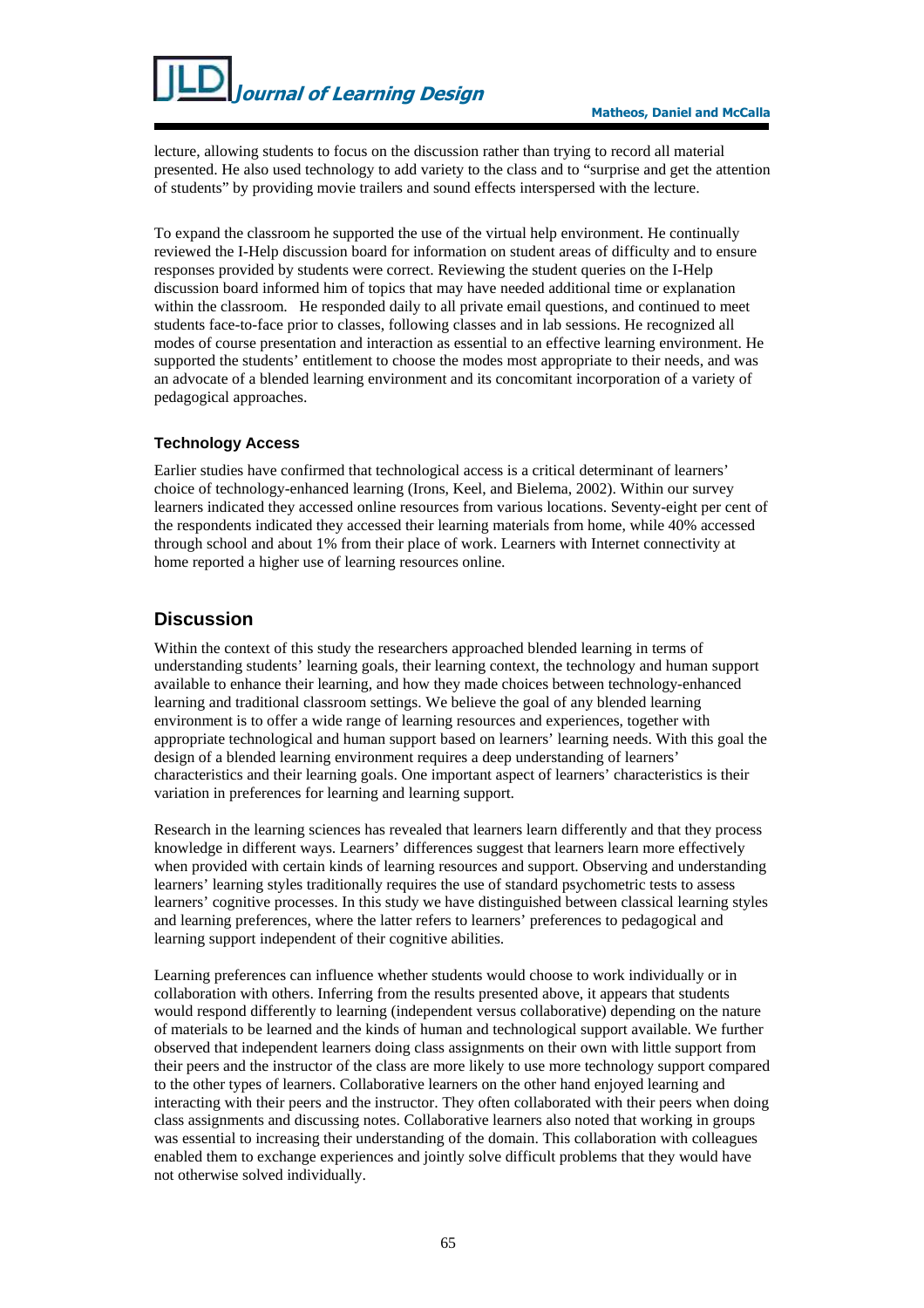Instructional design theory is critical to the development of appropriate blended learning experiences. Instructional design approaches most often focus on the arrangement and development of instructional resources to produce effective learning experiences. Traditionally, a sound practice of instructional design is based on a thorough analysis and understanding of learners, the academic content to be learned and the media in which the content is to be delivered along with the appropriate learning support. However, the design of blended learning differs from the usual practices of instructional design principles, given the wide range of pedagogical and technological options that could be combined for an effective learning environment than can serve diverse learners. The researchers were unable to locate recent research that thoroughly addresses the influence of instructional design and practice on blended learning environments.

Earlier instructional design approaches were based on objectivist principles, resting on linear design practices (Jonassen, 2000). In these approaches the design of instruction begins with an understanding of the content, a process known as content analysis. Content analysis often requires that an instructional designer work with a content expert to produce relevant learning content. The process of content analysis concludes with task analysis, and determining how learners can interact with the content in order to accomplish particular learning objectives. While early instructional design approaches were behaviorist based on the assumption that there is only one optimal way of learning, recent instructional design approaches were built on constructivist theory that encouraged an understanding of the learners and their particular context for the learning activity (Newby, Stepich, Lehman & Russell, 1996).

A fundamental assumption underlying constructivists' instructional design principles is that knowledge does not exist independently of the learner and that knowledge is constructed through interaction with either the content (Piaget, 1977) or other individuals (Vygotsky, 1978). In addition constructivist instructional design approaches are based on the understanding of learners' learning styles and their self-reflective cognitive skills. Constructivists consider both the content and context critical in the determination of pedagogical methods and strategies in a learning program. It seems the notion of blended learning environments based on the understanding of learners' preferences presented in this study is congruent with a constructivist instructional design approach. Fundamental requirements for blended learning such as learners' preferences, availability of human and technological support, the nature of the domain, and learning and interactions determine the particular blended learning strategy that is appropriate.

Drawing from the results of our study it appears domain issues are important to students when it comes to the choice of technology. In understanding domain issues in the context of blended learning requirements, the use of Bloom's Taxonomy (1976) is appropriate as it succinctly differentiates different levels of understanding based on various knowledge types. Bloom identified six levels of understanding knowledge within a cognitive domain: knowledge, comprehension, application, analysis, synthesis and evaluation. Certain parts of a domain require one or more of the knowledge types. For instance, consider the case of the participants who suggested that certain modules such as history of computers can be studied with little human support and can best be taken online. History of computers would be categorized as Bloom's comprehension knowledge type. In the context of a computer science course this implies an instructor would put class notes online and provide online support to students when necessary. The modules that require deep synthesis and evaluation in Bloom's terms such as Web programming (JavaScript in this case); can best be supported through a combination of classroom lecture and technology-enhanced experiences with both online and human support.

#### **Conclusions and Research Directions**

The notion of blended learning is increasingly gaining popularity as an effective pedagogical approach that integrates classroom and technology-enhanced learning. Our examination of work on blended learning has revealed that blended learning seriously lacks explicit definition, that the term is predominantly situated in the corporate sector and that it is more widely used by e-learning practitioners and writers than in the education system. However, the term is quickly permeating research discussions in the academic community. In our review of the literature and the evidence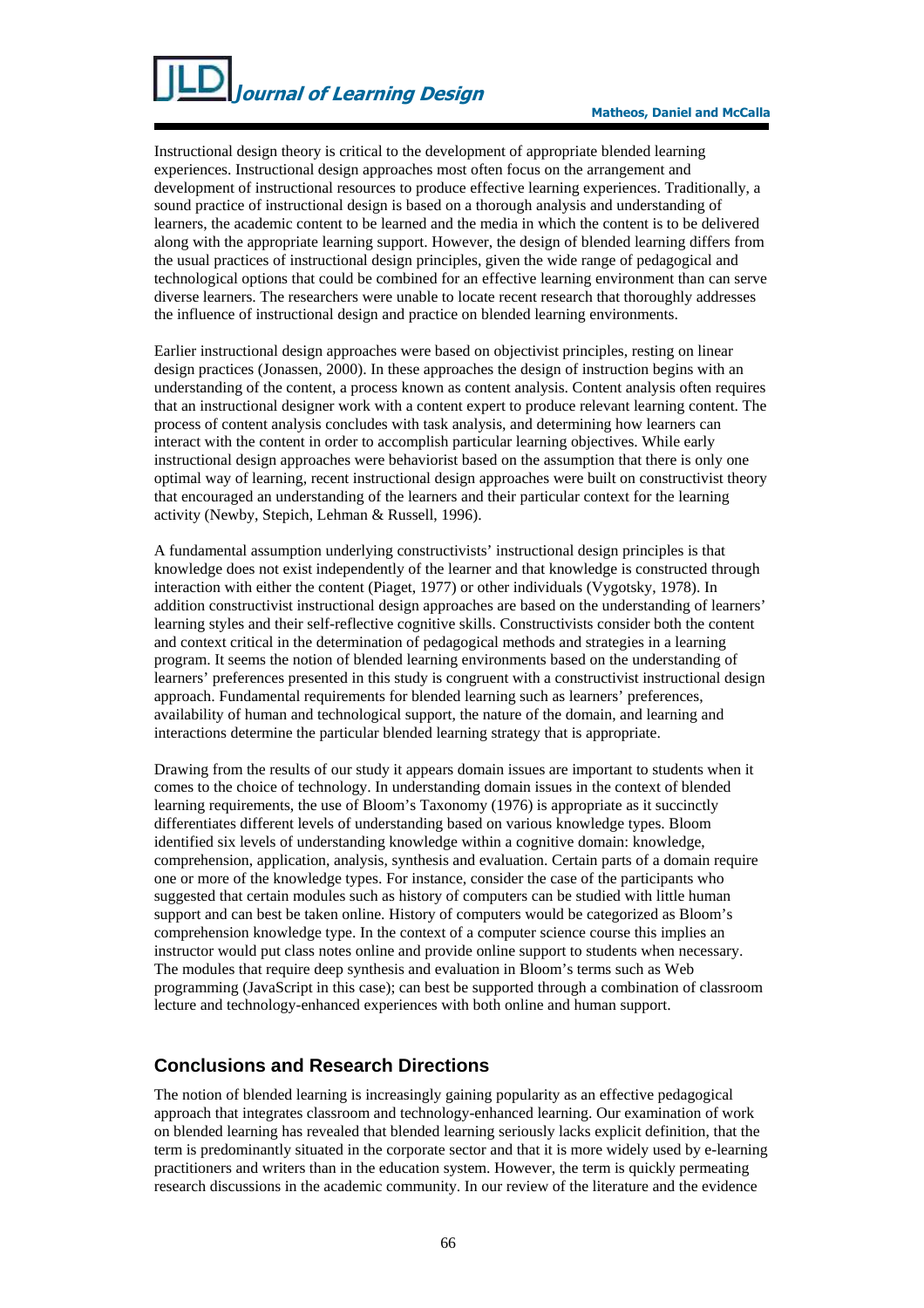gathered from this case study, we concluded that the success of the blended learning approach depends on the explicit clarification of the concept and the context in which it can be applied. We argue that the context in which blended learning can be applied is better understood by critically examining learners' individual differences and the circumstances in which they are most likely to make decisions on their appropriate learning preferences.

Moreover the conceptual and scientific rigor of the construct of blended learning depends on further examination and reconstruction of its nature and the contexts in which it is applied. Our work suggests that the issue is not blended learning per se, but rather it is pedagogy and learning preferences, technology choices are made to support pedagogical goals as appropriate to particular learning preferences. In other words blending is not a first order issue, but is derivative on pedagogy and learning preferences (Daniel, Matheos & McCalla, 2004). Oliver & Trigwell (2005) support this view. They point out that the term blended learning is ill defined and it should be radically reconceived, made theoretically coherent, philosophically defensible and pragmatically informative.

The requirement for blending is to be drawn from empirical evidence and positioned within available technological and human support constraints. Within this understanding it is best situated within a variety of learning preferences among learners and their use of online and human supports for learning. In addition factors such as access to technology, age, the nature of content and domain, types of technologies available, instructor's availability to provide support to students in person and online, and students' ability to obtain support from peers, remain critical. Although this single case study does not pretend to provide more explicit answers to issues around blended learning, we strongly believe the results can provide insight into how to achieve a blended learning approach. Such an approach would ensure effective, accessible, and engaging teaching and learning providing a range of technological and non-technological learning supports for learning and teaching. But perhaps more importantly, the results of our study can provide new insights to the debate on blended learning, moving from the approach itself to the requirements and factors that are more likely to drive blending.

Despite the enormous possibilities that blended learning provides as an effective instructional strategy, there are persisting and open-ended questions that remain unexplored. Blended learning is an emergent concept marked by ambiguity and unclear academic research cluttered with predominantly vague definitions and misinterpretations. Further, studies developing conceptual and practical principles that can guide decisions on why, what, when and how to implement blending learning are needed. New evaluation methods, tools, and units of analysis for blended learning environments need to be developed.

Another area which might possibly influence blended learning environments is mobile learning (M-Learning). M-Learning refers to use of mobile computational handheld devices, such as palms, laptops, Windows CE machines and digital cell phones in learning. A recent study of learners' preferences in M-Learning in the UK suggests that learners are mostly enthusiastic about M-Learning and its impact on their future learning (Attawell, 2005).The use of handheld devices and laptops raises new pedagogical and technological problems within the paradigm of blended learning. Pedagogical design problems will relate to contextual issues involving approaches that promote personalization of learning materials, while technical issues will include designing those materials in such a way that they are viewable in various screen sizes and resolutions and that they can interoperate and content can synchronize with other computing devices (Bull & Reid, 2003; Cui, & Bull, 2005).

The goal of this paper has been to develop a better understanding of the different dimensions of blended learning technology drawing upon learners' experiences. The aim has been not to provide ways to support the development of blended learning environments but rather to examine the circumstances in which learners are more likely to choose among different learning preferences and explores learners' preferences for human and online learning support environments and the factors driving their choices. The creation of a scalable, intelligent and effective adoption of blended learning within academia is dependent on the provision of empirical evidence about its effectiveness in enhancing the teaching and learning process. Moreover the need for instructional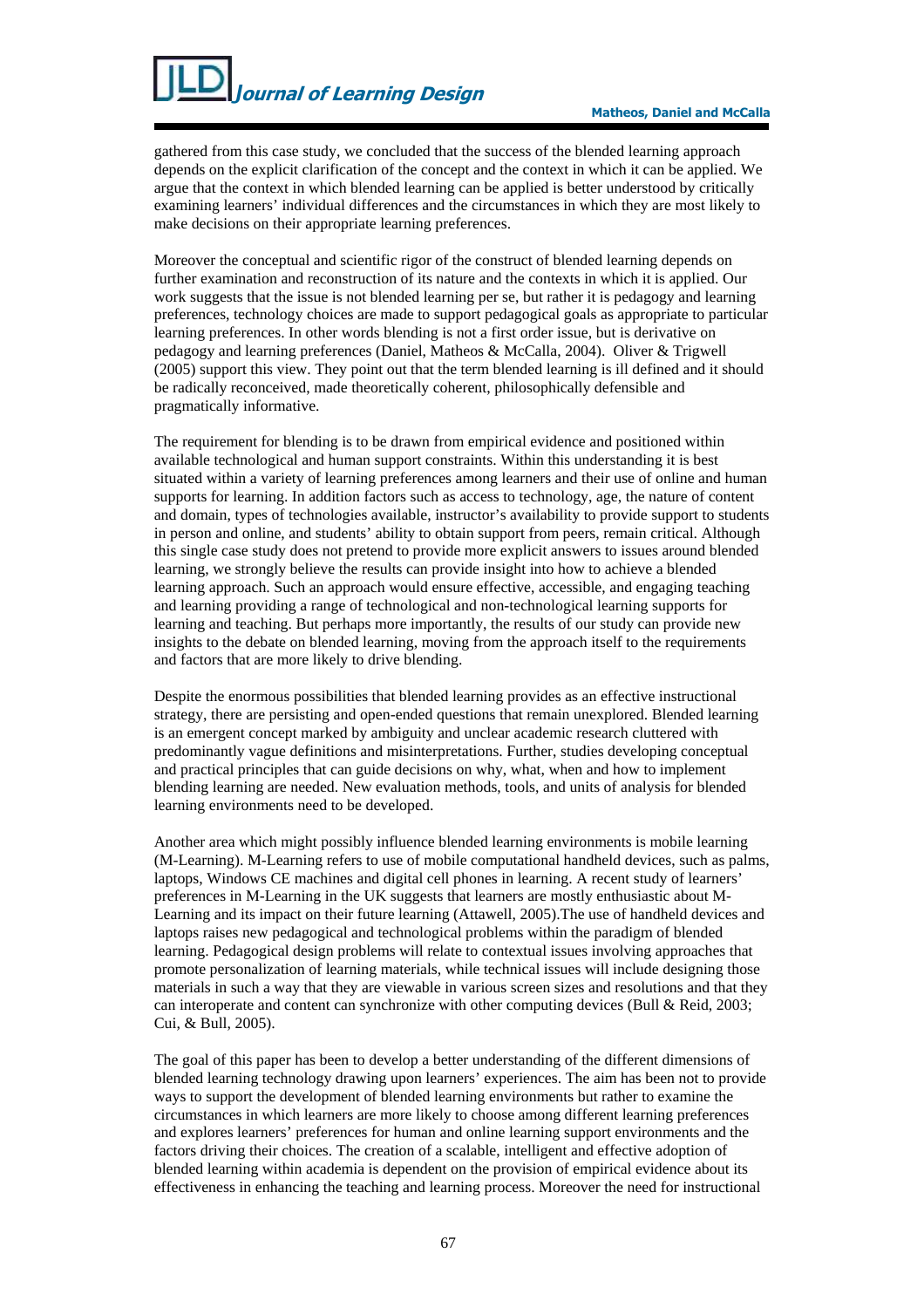design principles that better address blended learning approaches will continue to grow as blended learning becomes more prevalent throughout our institutions.

### **References**

- Attawell, J. (2005). *Mobile technologies and learning*. Technology Enhanced Research Centre. [Online]. Available at : http://www.lsda.org.uk/files/pdf/041923RS.pdf [Retrieved 25th June 2005].
- Barnum, C. & Paarmann, W. (2002). Bringing induction to the teacher. A Blended learning model. *T.H.E. Journal*, (30), 2, pp.56-64.
- Bauer, B. A. (1985). "Self-directed learning in a graduate adult education program." In Selfdirected learning: from theory to practice, Brookfield, S. (ed.). *New Directions for Continuing Education* No. 25. San Francisco: Jossey-Bass.
- Bersin, J. (2003). Blended learning: selecting the right media. How do you decide which media to use? Courseware? Powerpoint? Webinars? Job Aids? Which to use when? *Bersin & Associates. Consultants in E-learning and Technology and Implementation*. [Online]. Available: http://www.bersin.com/tips\_techniques/selecting\_media.htm.  $[10<sup>th</sup> June, 2003]$
- Bloom, B., (1976). *Human characteristics and student learning*. New York: McGraw Hill.
- Brookfield, S. (1985). "The continuing educator and self-directed learning in the community." In self-directed learning: from theory to practice. *New Directions for Continuing Education*  No. 25. San Francisco: Jossey-Bass.
- Bull, S. & Reid, E. (2004). Individualised revision material for use on a handheld computer, in J. Attewell & C. Savill-Smith (eds), *Learning with Mobile Devices, Learning and Skills Development Agency, pp.35-42.*
- Cheese, P. (2003). How do learners define blended learning? Learning, performance, contribution/innovation drive demand. *Learning and Training Innovations*. [Online]. Available:[http://www.elearningmag.com/ltimagazine/article/articleDetail.jsp?id=52852[10  $th$  June, 2003].
- *COHERE briefing paper on blended learning*. [Online]. Available: http://www.cohere.ca/briefing.html [15th October, 2004]
- Collis, B. & Winnips, K. (2002). Two scenarios for productive learning environments in the workplace. *British Journal of Educational Technology*, (33) (2), pp.133-148.
- Collis, B. (1996). *Telelearning in a digital world. A future of distance education*. London: International Thompson Computer Press.
- Collis, B. (2002). *The net as a tool for blended learning. What are the ingredients for success*? Paper presented at Netlearning 2002, November 2002, Ronneby, Sweden.
- Collis, B., & Moonen, J. (2001). *Flexible learning in a digital world: Experiences and expectations*. London: Kogan Page.
- Cross, K. P. (1978). *The missing link: implications for the future of adult education*. New York: Syracuse University Research Corp. (ERIC Document Reproduction Service No. ED 095 254).
- Cui, Y. & Bull, S. (2005). Context and learner modelling for the mobile foreign language learner, *System* 33(2).
- Daniel, B.K., Matheos, K., and McCalla, G. (2004). Blended learning approach for technology enhanced learning environments. *Proceedings of World Conference on E-Learning in Corporate, Government, Health, & Higher Education. (ELEARN), pp. 1840-1845*.
- Driscoll, M. (2002). "Blended learning let's get beyond the hype", *IBM Mindspan.* [Online].Available:[http://www.elearningmag.com/elearning/article/articleDetail.jsp?id=11  $755[10^{th}$  May, 2003]
- Fischer, G. (1991). Supporting learning on demand with design environments. *Paper presented at the International Conference on the Learning Sciences*, Evanston, IL.
- Garrison, D.R. (2003). *Blended approaches to teaching and learning: a position paper* (\*DRAFT) University of Calgary (unpublished paper).
- Greer, J.E., McCalla, G.I., Collins, J.A., Kumar, V.S., Meagher, P. and Vassileva, J.I. (1998). Supporting peer help and collaboration in distributed workplace environments. *International Journal of Artificial Intelligence in Education*, (9), 159-177.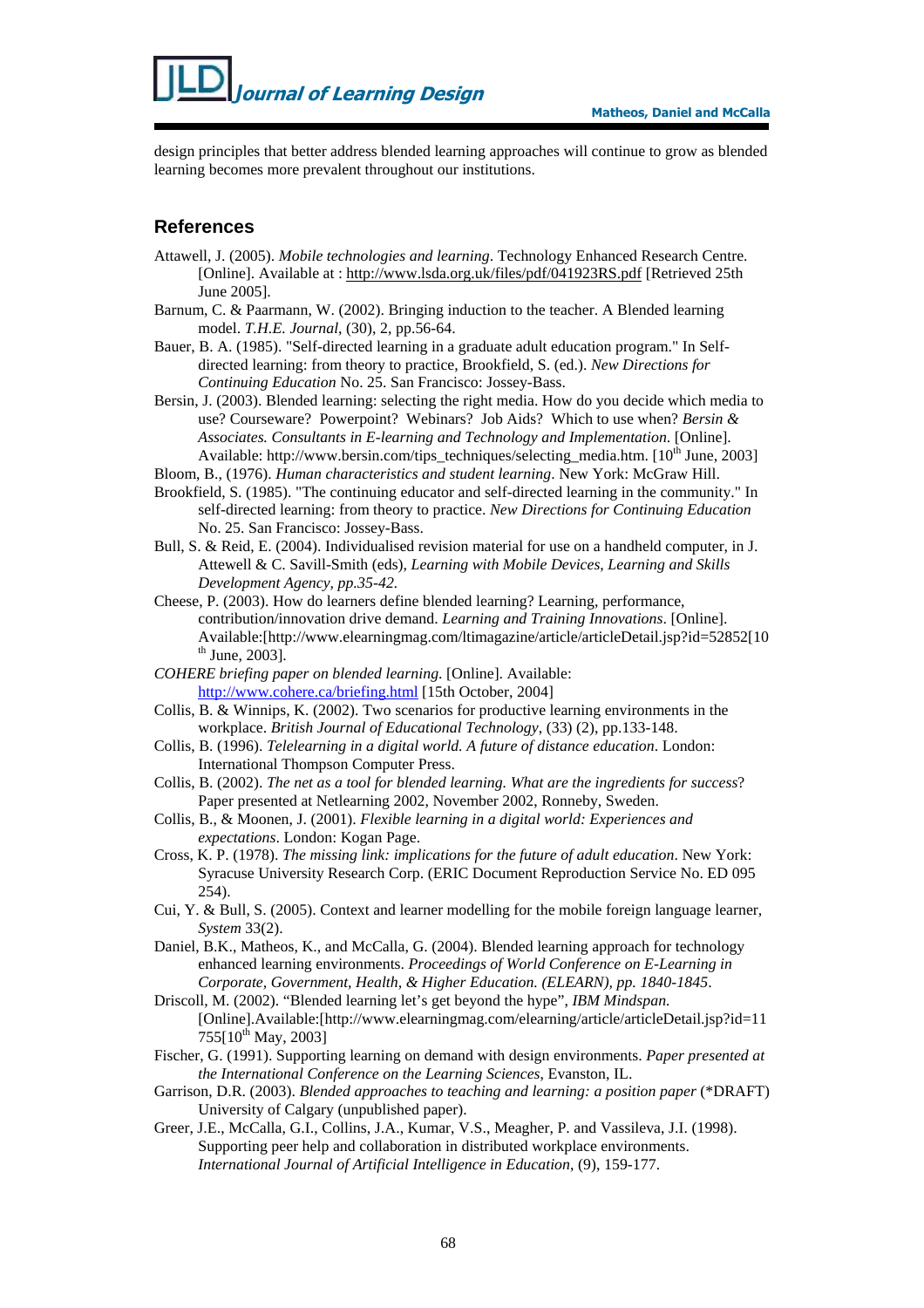Hara, N., & Kling, R. (2001). Research in brief: student distress in web-based distance education. *EDUCAUSE Quarterly*, 24 (3), 68-69

Harel, I., and Papert, S. (1991). *Constructionism*. Norwood, NJ: Ablex Publishing Corporation

- Haythornthwaite, K., and Shoemaker (2000). Community development among distance learners: Temporal and technological dimensions. *Journal of Computer Mediated Communication, 6(1).* [Online] Available:
	- http://www.ascusc.org/jcmc/vol6/issue1/haythornthwaite.html[10<sup>th</sup> June, 2003]
- Hiemstra, R. (1982). "Self-directed adult learning: some implications for practice". *(ERIC Document Reproduction Service No. ED 262 259).*
- Hofmann, J. (2001). Blended learning case study. *Learning circuits. ASTD online magazine. All about elearnin*g. [Online].

Avaliable:http://www.learningcircuits.org/2001/apr2001/hofmann.html[10<sup>th</sup> June, 2003]

- Irons, L.R., Keel, R. and Bielema, C.L. (2002). Blended learning and learner satisfaction: Keys to user acceptance? *Journal of United States Distance Learning Association*, (16) (12). [Online]Avaliable: http://www.usdla.org/html/journal/DEC02\_Issue/article04.html[12th June, 2003].
- Jonassen, D. H. (2000). Revisiting activity theory as a framework for designing student-centred learning environments. In D. Jonassen & S. Lund (Eds.), *Theoretical foundations of learning environments* (pp. 89-122). Mahwah, NJ: Lawrence Erlbaum.
- Jonassen, D. H., & Graboswki, B. L. (1993). *Handbook of individual differences, learning, and instruction*. Hillsdale, NJ: Lawrence Erlbaum Associates.
- Julian, E.H. and Boone, C. (2003). Blended learning solutions. Improving the way companies manage intellectual Capital. *An IDC White paper*. [Online]Avaliable: http://nz.sun.com/training/enterprise/elp/papers/pdf/final\_IDC\_SES\_6\_22\_01.pdf[11th June, 2003]
- Kettleborough, J. (2004). *Blended learning: fad, fantasy or future?* [Online]. Available: http://www.learningtechnologies.co.uk/magazine/article\_full.cfm?articleid=72&issueid=9 &section=1.  $[6^{th}$  June, 2004]
- Kifer, E. (1995). Evaluation. A general view. In Anglin, G.J. (ed). *Instructional technology. Past, present and future*, (pp. 384-397). Englewood, Colorado: Libraries Unlimited Inc.
- Knowles, M. (1975). *Self-directed learning: a guide for learners and teachers*. New York: Association Press.
- Kumar, V.S. (1996). Computer-supported collaborative learning: issues for research. *Unpublished paper presented at the University of Saskatchewan Computer Science Graduate Symposium.*
- Lave, J., and Wenger, E. (1991). *Situated learning: legitimate peripheral participation*. Cambridge, UK: Cambridge University Press.
- Marsh, J. (2002). How to design effective blended learning. *Technical report Brand-Hall.com*.
- McCampbell, B. (2001). Blending the basics. A new approach to E-learning combines the power of the Internet with blended learning. *Principle leadership, (2), pp.71-73*
- McCracken, J. & Dobson, M. (accepted). Uncovering principles for blended learning design. *Journal of Educational Technology, Research and Development*
- Meredith, C. and Lowry, L. (1989). *Supporting and facilitating self-directed learning*. [Online]. Available: http://www.ntlf.com/html/lib/bib/89dig.htm. [6th February, 2004]
- Morgan, K.M. (2000). The use of cyber activities in blended learning *The Use of Cyber Activities in Online Learning Environments.* St. Petersburg Junior College: Seminole Campus
- Newby, T. J., Stepich, D. A., Lehman, J. D., & Russell, J. D. (1996). *Instructional technology for teaching learning: designing instructions, integrating computers, and using media.* Upper Saddle River, NJ: Prentice-Hall.
- Oliver, M. & Trigwell, K. (2005). Can 'blended learning' be redeemed? *E-Learning, 2(11), pp. 17-26.*
- Piaget, J. (1977). *The development of thought: equilibration of cognitive structures*. New York: Viking Penguin
- Rovai, A.P. & Jordan, H.M. (2004). Blended learning and sense of community: a comparative analysis with traditional and fully online graduate courses*. International Review of Research in Open and Distance Learning* [Online]. Available: http://www.irrodl.org/content/v5.2/rovai-jordan.html [25th June, 2005]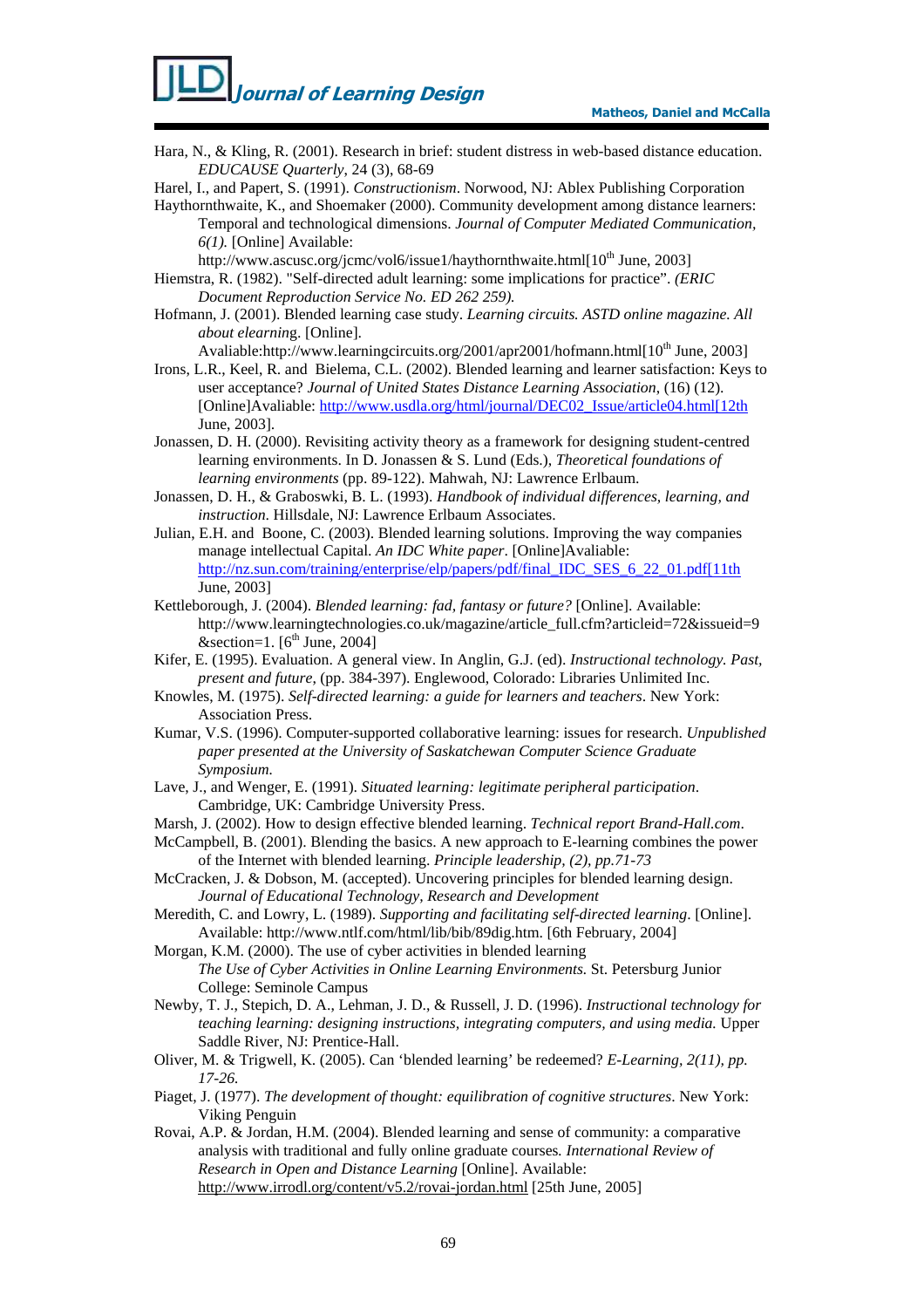- Sadler-Smith, E. (1997). Learning styles: frameworks and instruments. *Educational Psychology, 17, 1 and 2, pp. 51-63.*
- Shepherd, S. (1999). *Evaluating online learning*. [Online]. Available: http://www.fastrakconsulting.co.uk/tactix/Features/evaluate/eval01.htm. [24th January, 2004]
- Singh, H. (2003). Building effective blended learning programs. *Issue of Educational Technology, Volume 43, number 6, pp. 51-54*
- Singh, H., & Reed, C. (2001). Achieving success with blended learning. *American Society for Training and Development, state of the art industry reports 2001.*
- Smith, J.M. (2001). Blended learning. An old friend gets a new name. *Executive update online*. [Onilne]. Avaliable: http://gwsae.org/Executiveupdate/2001/March/blended.htm. [21st May, 2003]
- Smith, J.M. (2001). Blended learning. The *executive online: special issue*. [Online].Available: at http://www.gwsae.org/Executiveupdate/2001/March/blended.htm.[11<sup>th</sup> November, 2003].
- Suchman, L. A. (1987). *Plans and situated actions*. Cambridge, UK: Cambridge University Press.
- Troha, F.J. (2002) Bulletproof instructional design: model for blended learning. *Journal of United States Distance Learning Association, (15) 5.* [Online]. Available: http://www.usdla.org/html/journal/MAY02\_Issue/article03.html. [11<sup>th</sup> November, 2003]
- Twigg, C. (2002) *Improving quality and reducing costs*. [Online]. Available:http://www.kent.ac.uk/uelt/technology/webct/Twigg\_report.pdf[[26th January, 2004]
- *Teaching with hybrid*. University of Wisconsin. [Online] Available: http://www.uwm.edu/Dept/LTC/why-teach-hybrid.html . [4th July, 2005]
- Valiathan, P. (2002). Blended learning models. *ASTD's Online magazine*. [Online]Available: http://www.learningcircuits.com/2002/aug2002/valiathan.html. [21st May, 2003]
- Voos, R. (2003). Blended learning, what is it and where it might take us. *Sloan-C View, (2) 1. Perspectives in Quality Online Education*. [Online]. Available: http://www.aln.org/publications/view/v2n1/blended1.htm. [10th June, 2003]
- 
- Vygotsky, L.S. (1962). *Thought and language*. Cambridge, MA: MIT Press.
- Vygotsky, L.S. (1978). *Mind in society: the development of higher psychological processes*. Cambridge, MA: Harvard University Press.
- Wakefield, L. (2001). Helping flexible learners to identify their learning styles/learning preferences: A TAFE frontiers project. *A paper presented to the NCVER 10th National Training Research Conference, Deakin University, Geelong*.

#### **Acknowledgements**

We would like to acknowledge the financial support provided by Saskatchewan Learning Technology-Enhanced Learning Initiative (TEL) for this research

© Copyright Matheos, K., Daniel, B.K., and McCalla, I. G. [2005]

Please cite as: Matheos, K., Daniel, K., McCalla, G. I. (2005). Dimensions for blended learning technology: learners' perspectives. *Journal of Learning Design*, 1(1), 56-76. www.jld.qut.edu.au/Vol 1 No 1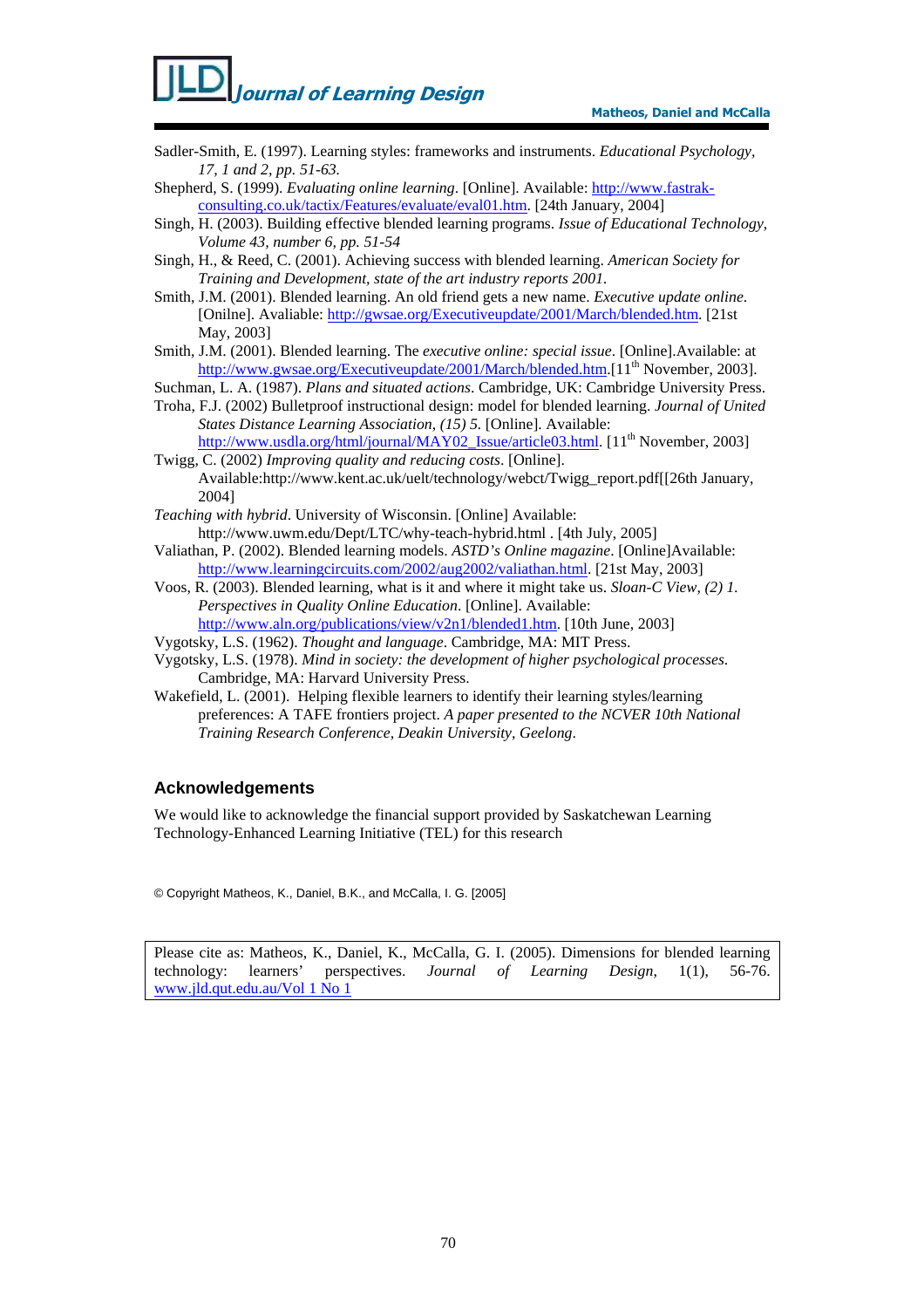

#### **Appendix**

#### **A sample of the survey Questionnaire**

### **Technology Enhanced Learning Questionnaire**

Thank you for agreeing to take part in our study. The purpose of the study is to find out more about your use of various software tools in this course, to understand why you select these tools, and to study how these tools help to support your learning in this course. One part of the study is this questionnaire. Later in the study we will be administering interviews to focus groups. We will also be looking at some summary statistics through tracking throughout the term students' actual technology use. We hope the information gathered in this study will provide the best technology enhanced learning environment possible for you.

In this part of the study, we would like you to fill out the following questionnaire. The questionnaire is divided into three parts. Part one asks about your background. Part two is about your learning preferences. Part three is about your technology use and preferences. Your answers to these questions will be anonymous. Neither your instructor nor your classmates will grade or see your responses. So please, feel free to express your true opinions on the questions. For questions with pre-specified options, place an "X" next to the single choice or (choices) that are appropriate to your situation. Answer discussion questions with a statement that is as clear and complete as possible.

- 1. What is your network student identification (NSID)?
- 2. Age
	- [ ] Under 20
	- [ ] 20-24
	- [ ] 24-28
	- [ ] 28-34
	- $\overline{1}$  1 34-38
	- [ ] 38-42
	- [  $142$  and above
- 3. Gender
	- [ ] Male
	- [ ] Female
- 4. First Language
	- [ ] English
	- [ ] Other, please specify
- 5. Year in the University
	- $\lbrack$  ]  $1^{\text{st}}$  year
	- $\lbrack$  ]  $2<sup>nd</sup>$  year
	- $\left[\begin{array}{c} \end{array}\right]$  3<sup>rd</sup> year
	- $[$  ] 4<sup>th</sup> year
	- [ ] Other, please specify
- 6. Study status
	- [ ] Full time
	- [ ] Part time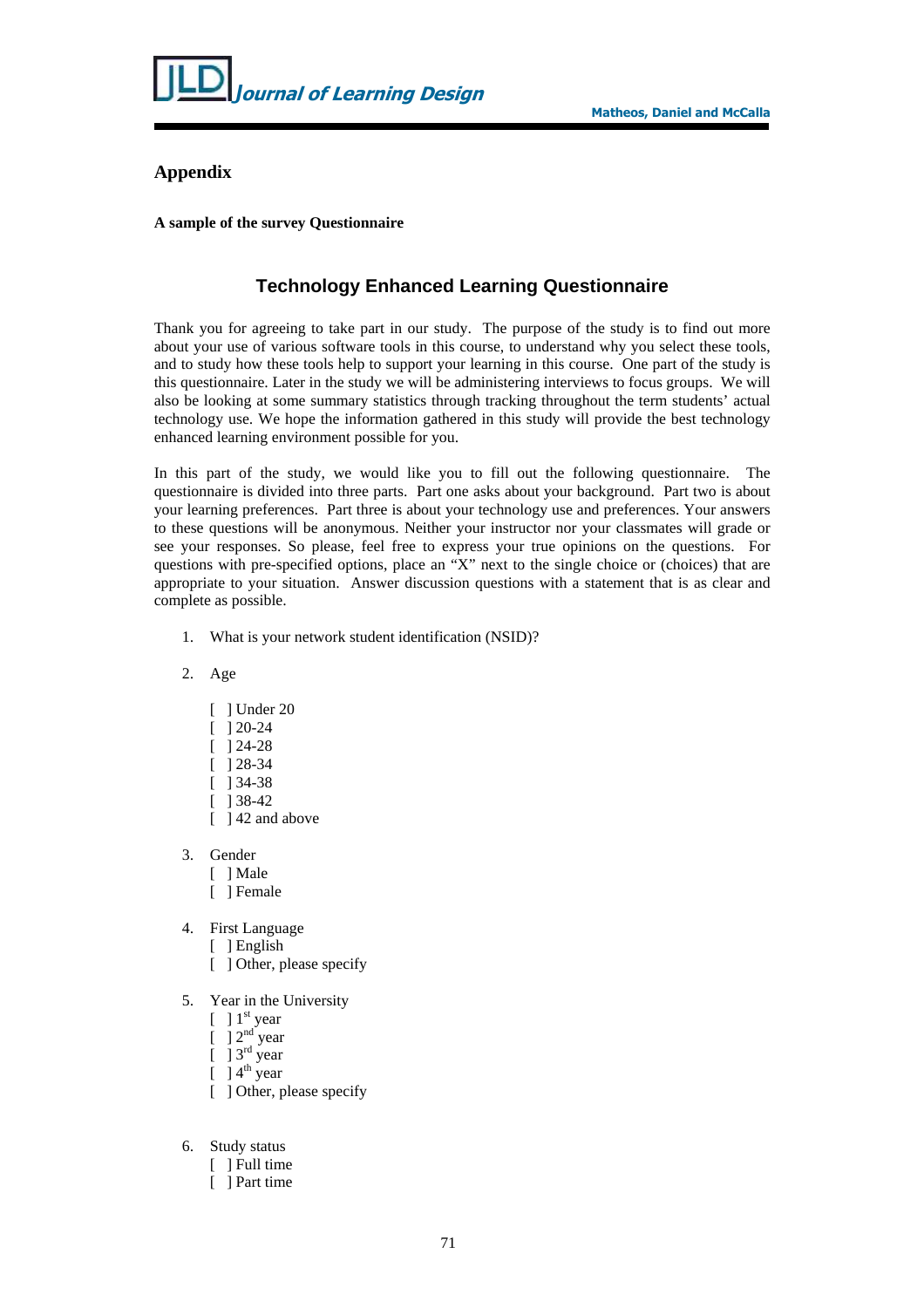- [ ] Unclassified
- 7. What is your major? -------------------------------------
- 8. Why do you attend classes?
	- [ ] I learn better in class when a teacher gives a lecture
	- [ ] I learn better when I interact with my classmates
	- [ ] I want to ask for clarification from the instructor
	- [ ] I want to keep up to date with others in the class
	- [ ] Other, please, specify
- 9. When do you attend classes? On a scale of 0-5, please assign a weight against a choice on one of the following answers. 0 means a choice does not apply to you and 5 meaning a choice apply to you
	- [ ] When there are no notes available on the class website
	- [ ] When I am not working
	- [ ] When I need instructor's help
	- [ ] When I need to talk to my classmates about class notes
	- [ ] Other, please, specify
- 10. If you have a problem with your class, where do you go first for help? On a scale of 0-5, please assign a weight against a choice on one of the following answers. 0 means a choice does not apply to you and 5 meaning a choice apply to you.
	- [ ] Instructor
	- [ ] Tutor
	- [ ] Friend in the class
	- [ ] I-Help
	- [ ] The Web
	- [ ] Other, please, specify
- 11. How much is your learning done on your own? Choose one answer.
	- [ ] Very much
	- [ ] Much
	- [ ] Little
	- [ ] None
- 12. What learning materials do you use to facilitate your learning when working on your own? On a scale of 0-5, please assign a weight against a choice on one of the following answers. 0 means a choice does not apply to you and 5 meaning a choice apply to you.
	- [ ] Text books
	- [ ] Library
	- [ ] Internet—the Web
	- [ ] Class notes in the web
	- [ ] Notes taken in class
	- [ ] Information from other class websites
- 13. What kinds of activities do you find usefully done on your own? On a scale of 0-5, please assign a weight against a choice on one of the following answers. 0 means a choice does not apply to you and 5 meaning a choice apply to you.
	- [ ] Doing assignments

Indicate your reasons for this choice.

- a)
- b)
- c)
- [ ] preparing for mid-term or final.

Indicate your reasons for this choice.

- a)
- b)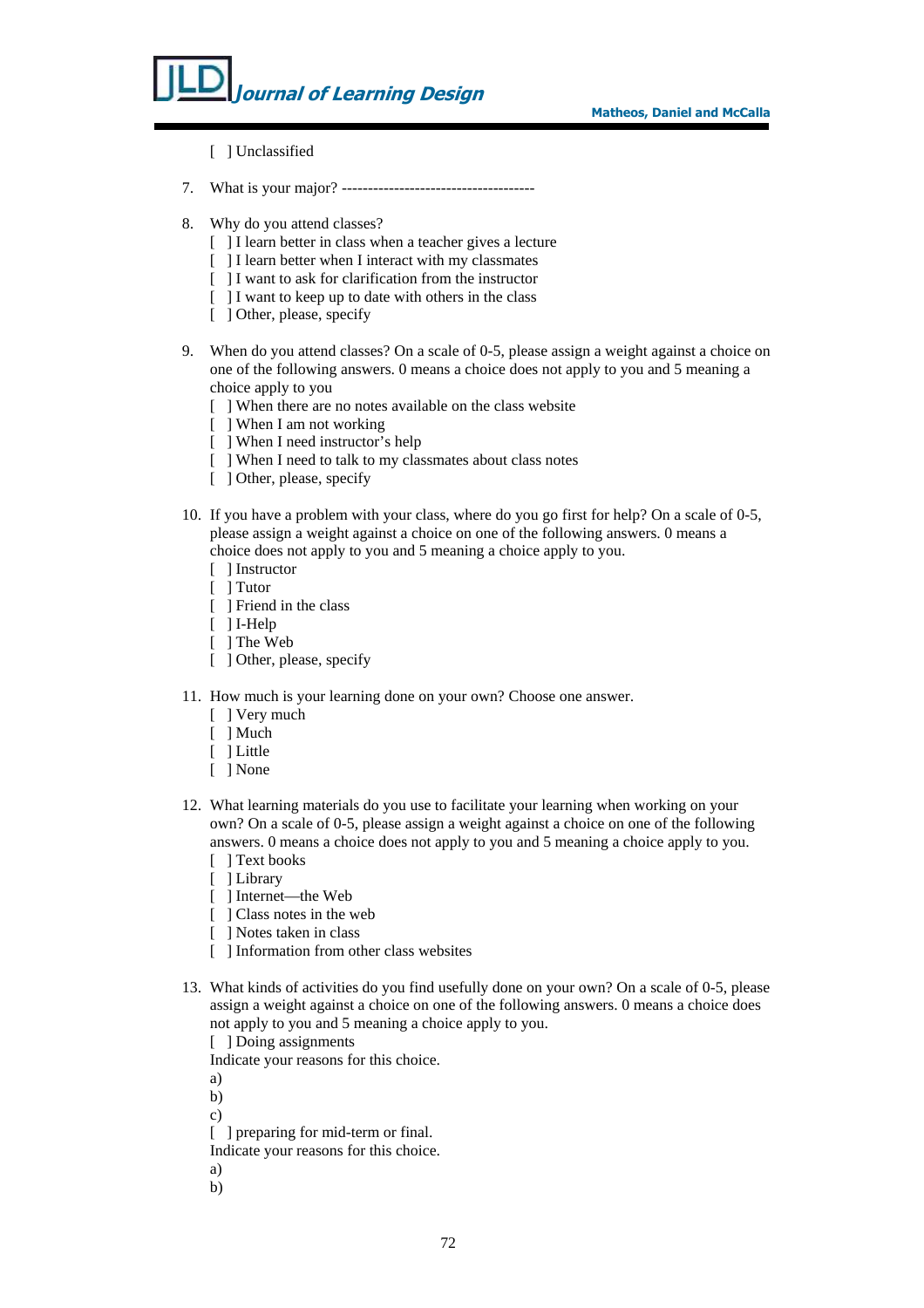#### Matheos, Daniel and McCalla

**Journal of Learning Design** 

c) [ ] Reviewing what has been taught in class Indicate your reasons for this choice. a) b) c) [ ] Other, please, specify Indicate your reasons for this choice. a) b) c) 14. Which activities do you find working with other students useful? On a scale of 0-5, please assign a weight against a choice on one of the following answers. 0 means a choice does not apply to you and 5 meaning a choice apply to you. [ ] Discussing class notes with classmates Indicate your reasons for this choice. a) b) c) [ ] Asking help from an instructor Indicate your reasons for this choice. a) b) c) [ ] doing assignments with other students in the class Indicate your reasons for this choice. a) b) c) [ ] Discussing materials with people who have taken this class before Indicate your reasons for this choice. a) b) c) [ ] Discussing course materials with people from other sections of the same class Indicate your reasons for this choice. a) b) c) [ ] Discussing with others, please, specify Indicate your reasons for this choice. a) b) c)

- 15. Where do you access your course materials online? Please, choose one or more of the following. On a scale of 0-5, please assign a weight against a choice on one of the following answers. 0 means a choice does not apply to you and 5 meaning a choice apply to you.
	- [ ] School
	- [ ] Home